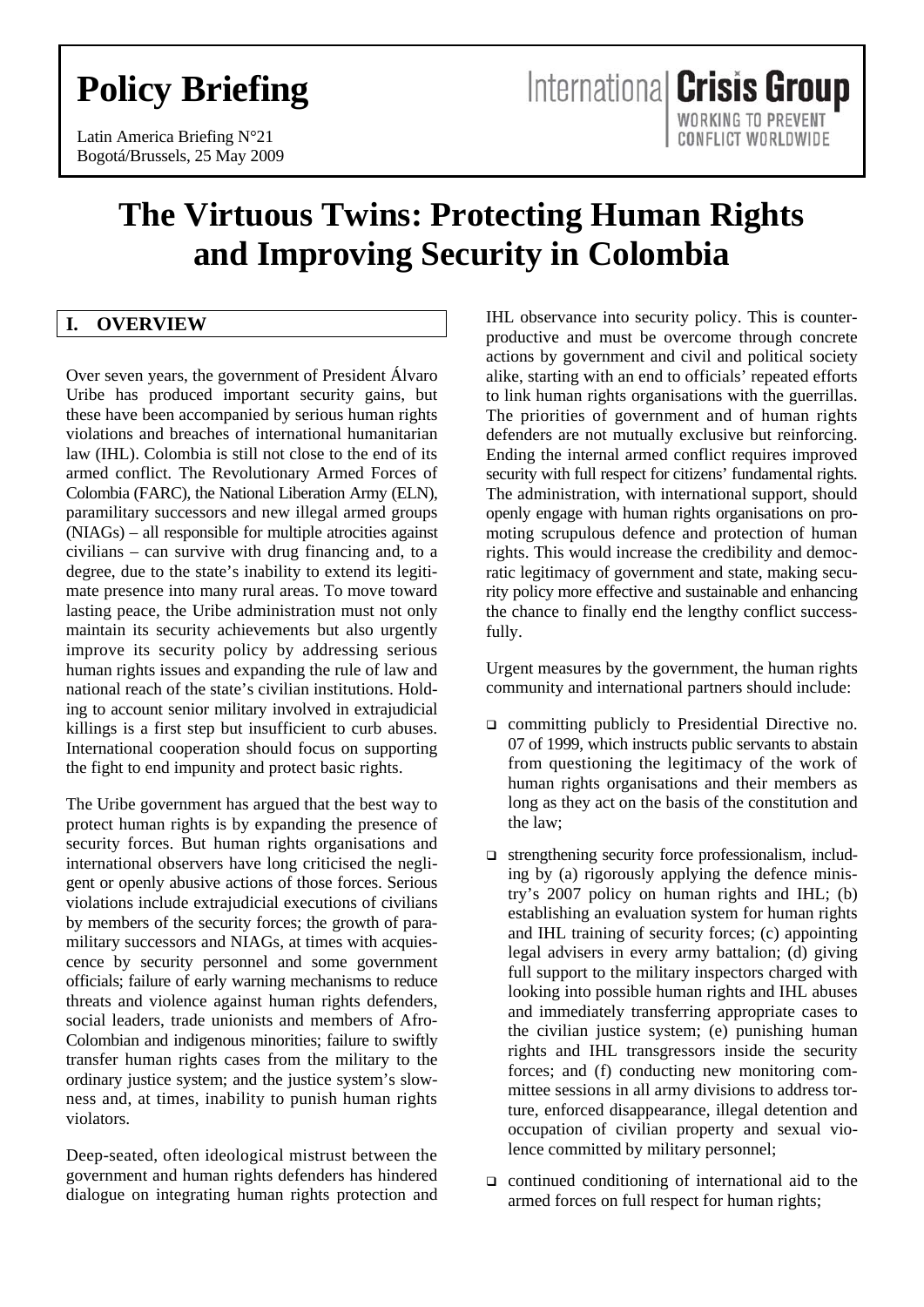- $\Box$  strengthening the investigative ability of the human rights and justice and peace units of the attorney general's office; training judges and regional attorneys specialised in humanitarian issues; and improving protection programs so as to encourage victims and witnesses to participate in investigations and prosecutions;
- $\Box$  improving coordination between the ombudsman office's early warning system unit (SAT) and the government's interagency early warning committee (CIAT) so the SAT can fully participate in decisions on early alerts, which should clearly determine the responsibilities of local authorities, police and the military, and publishing SAT risk reports under appropriate procedures so as to improve government accountability;
- formally establishing a cooperation protocol pursuant to which the U.S. Department of Justice assists the justice and peace and human rights units of the attorney general's office to ensure that all extradited former AUC paramilitary chiefs continue to complete their confessions and testimony under the Justice and Peace Law about human rights violations in Colombia via video conferencing and are sent back to Colombia once their U.S. sentences are served; and
- $\Box$  reopening constructive dialogue to achieve consensus on and finalise the National Action Plan for Human Rights and IHL. Within the framework of the G-24, Sweden, Spain and the U.S. should take the lead in encouraging a rapprochement between the government and human rights defenders.

# **II. HUMAN RIGHTS AND SECURITY**

Since taking office in 2002, President Uribe has given priority to implementation of his flagship "democratic security policy", focusing on the military struggle against illegal armed groups, particularly the FARC, and the demobilisation and reintegration of the paramilitary  $AUC<sup>1</sup>$ . The government claims that its policy, renamed in 2007 the "democratic security consolidation policy", is essentially designed to combat, control and demobilise illegal armed groups as well as protect human rights through the presence of the security forces across the country.<sup>2</sup>

Uribe insists that Colombia's human rights record has improved during this period. Officials maintain that the best way to consolidate security and the rule of law and protect fundamental rights is to continue prioritising efforts to achieve the military defeat and/or surrender and demobilisation of the FARC and ELN and to enforce the law rigorously against new illegal armed groups (NIAGs).<sup>3</sup> The defence ministry issued a comprehensive human rights and IHL policy in 2007 pursuant to which resources have been allocated to train security forces in the concepts; revised rules of engagement have been developed; army legal advisers have been appointed to help plan operations in conformity with international standards; "complaints desks" have been created in army battalions; and military inspectors charged with documenting and investigating possible violations have been appointed.<sup>4</sup> But serious violations and breaches, involving in particular vulnerable sectors of the population, have not ended.

Human rights and peace advocates point out that successive governments have failed to win the armed conflict and end pervasive, often drug trafficking-related violence. Uribe's strong focus on military security is perceived as incompatible with the protection of fundamental rights. Grave human rights abuses and breaches of IHL committed by state agents, including extrajudicial killings of innocent citizens, torture and forced disappearance perpetrated by members of the security forces, still occur, victimising especially the rural and urban poor.

The political opposition as well as trade unionists, journalists and human rights defenders have denounced persistent illegal surveillance of their activities by government intelligence agencies, persecution by judicial authorities and threats – at times allegedly in collusion with local authorities and members of the security forces – by paramilitary groups and/or NIAGs. The ongoing judicial investigations of the "para-politics" scandal, involving the infiltration of local public institutions by and involvement of legislators with the AUC

<sup>4</sup> See Section III.A below.

<sup>&</sup>lt;sup>1</sup> Crisis Group Latin America Report N° 30, *Ending Colom*bia's FARC Conflict: Dealing the Right Card, 26 March 2009. <sup>2</sup> Democratic Security Policy, National Defence Ministry, 2003 and Democratic Security Consolidation Policy, National De-

fence Ministry, 2007. Crisis Group Latin America Report Nº 6, *Colombia: President Uribe's Democratic Security Policy*, 13 November 2003.

<sup>&</sup>lt;sup>3</sup> Crisis Group interviews, senior government official and military officer, Bogotá, 26 February and 11 March 2009. The NIAGs emerged after the 2003-2006 demobilisation of the United Self-Defence Forces of Colombia (AUC). They include rearmed former paramilitaries and paramilitary groups that never demobilised. The government labels them "criminal bands" (*bandas criminales*, or BACRIMs). 4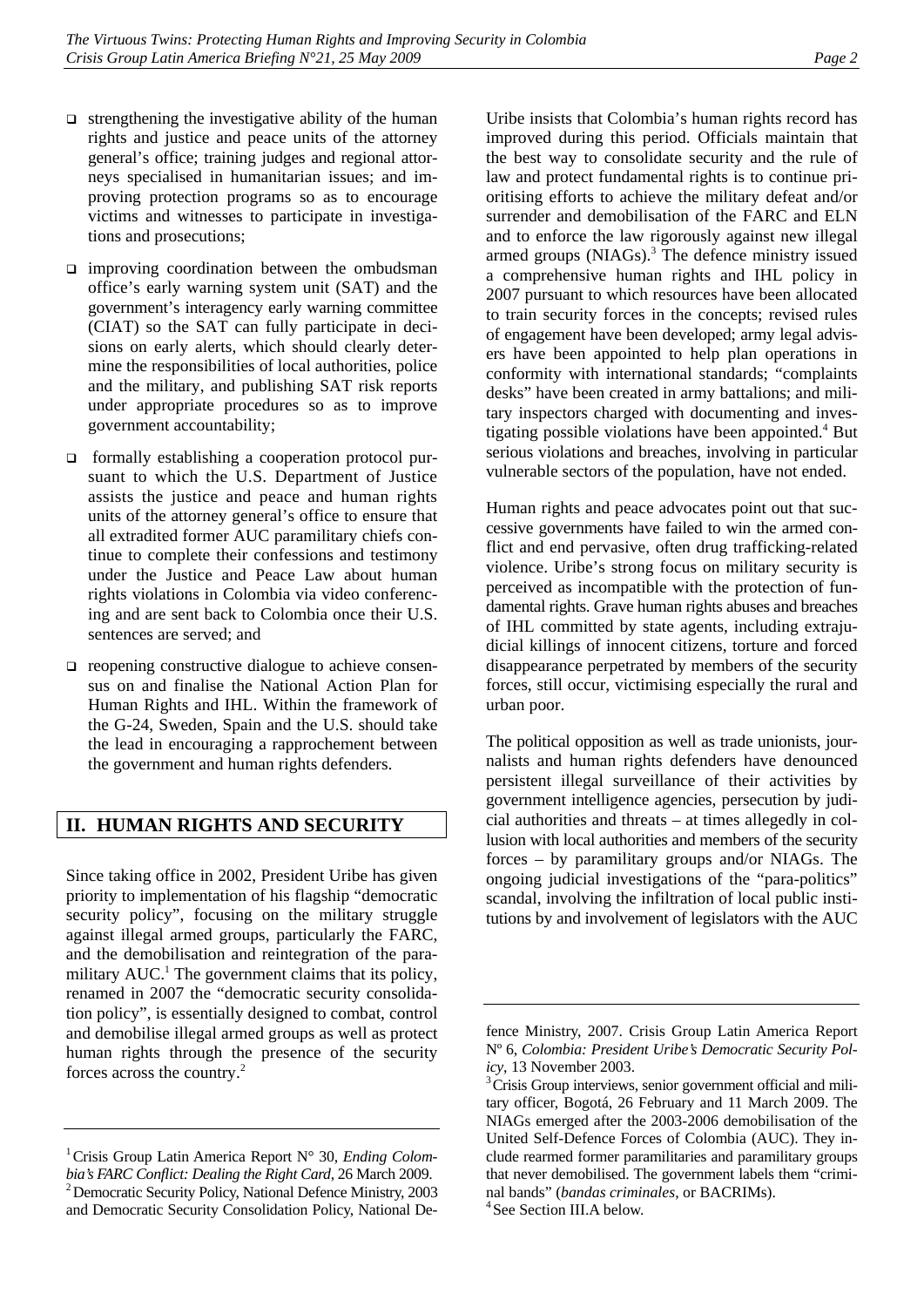paramilitaries,<sup>5</sup> continue to fuel distrust in the government's commitment to uphold human rights.<sup>6</sup>

There is growing concern in and outside Colombia over continued paramilitary activity and the spread of NIAGs across northern, south-western and eastern Colombia.<sup>7</sup> These groups engage in criminal activities, notably drug trafficking,<sup>8</sup> and recruit, often by force, increasing numbers of ex-paramilitaries who abandoned the government's disarmament, demobilisation and reintegration (DDR) process, as well as other young men and minors.<sup>9</sup>

5 77 congressmen and senators from the 2002-2006 and 2006- 2010 legislatures are under investigation for collusion with the AUC by the Supreme Court and the attorney general's office; almost half are in prison. Between late April and mid-May 2009, the Supreme Court moved against nine congressmen, including Zulema Jattin, Julio Manzur, Edgar Ulises Torres and Odín Sánchez of the Uribista coalition. "La última ola de la parapolitica", VerdadAbierta.com, 13 May 2009.

6 Crisis Group interviews, international humanitarian cooperation officer, international trade union representative, international organisation official, trade union representatives, human rights advocates, humanitarian NGO officials, Bogotá, 2, 3, 5, 13, 18 February and 5 March 2009.

<sup>7</sup>The Organisation of American States' (OAS) Peace Support Mission in Colombia (MAPP/OEA) is in charge of verifying and monitoring the DDR process of the AUC paramilitaries. "Twelfth Quarterly Report of the Secretary General to the Permanent Council on the Mission to Support the Peace Process in Colombia (MAPP/OAS)", MAPP/OAS, 9 February 2009. On 8 March 2009, President Uribe ordered security forces to step up the fight against the NIAGs and offered a \$2.2 million reward for information leading to the arrest of the leaders of the fastest-growing ones, including Gaitanista Self-Defence Forces of Colombia (AGC) leader Mario Rendón (alias "Don Mario"), Popular Revolutionary Anticommunist Army (ERPAC) leader Pedro Olivero (alias "Cuchillo"), Daniel Barrera (alias "Loco") and the Rastrojos leader, Luis Calle (alias "Comba"). "Ofrecen 5.000 millones de pesos por cada gran capo", *El Tiempo*, 10 March 2009. Despite Rendón's 15 April capture, NIAG violence and threats persist.

<sup>8</sup>Most NIAG violence is related to disputes with other NIAGs, the FARC and ELN over territory and drug-trafficking corridors. "Acabar guerra entre 'don Mario' y 'los Paisas' es política prioritaria de seguridad para la Policía", *El Tiempo*, 28 July 2008.

 $\overline{P}$ The DDR process is dealt with by the high counsellor for reinsertion's office (ACR), which covers over 50,000 former combatants demobilised since 2003, including about 32,000 paramilitaries and growing numbers of guerrillas. The high counsellor (and peace commissioner), Frank Pearl, acknowledged that about 8.5 per cent of demobilised combatants have rearmed or joined criminal organisations. "Alto Comisionado para la Paz de Colombia defiende extradiciones de narcos", *El Frente*, 21 April 2009. Pearl also said drug trafficking continues to be a main threat for ACR

NIAGs are also intimidating and killing social leaders, victims' representatives (especially those pursuing reparations for paramilitary atrocities and illegal land grabs), women's rights leaders, trade unionists and human rights defenders and attorneys. They are forcibly displacing populations and abusing the most vulnerable groups among the urban and rural poor, including indigenous peoples, Afro-Colombians and women.<sup>10</sup> Threatening leaflets have been appearing in the slums of several towns and villages on the Atlantic coast and in the Urabá region, as well as several departmental capitals and Bogotá.<sup>11</sup> Lack of effective counter-action, along with cases such as the current Supreme Court investigation of the former director of the attorney general's office in Antioquia department, Guillermo Valencia (accused of pressuring police to falsify files so as to protect members of "Don Mario's"  $N<sub>1</sub>AG$ ),<sup>12</sup> reinforces communities' concerns that local

success; most ex-combatants with jobs (about 70 per cent) working in the informal sector. "'Acabar la guerra tomará de 15 a 20 años': Frank Pearl", *El Tiempo*, 3 May 2009. At first, NIAG leaders recruited individual demobilised AUC fighters who had abandoned the DDR program. Now they recruit collectively or force demobilised combatants to join. Crisis Group interviews, humanitarian NGO official and international humanitarian NGO officials, Bogotá, 13 February and 5 March 2009. Fernando Cárdenas, "La guardia de 'Don Mario'", *El Espectador*, 8 February 2009; Fernando Cárdenas, "Los anillos del patrón", *El Espectador*, 15 February 2009.

 $10$ Crisis Group interviews, trade union representative, human rights advocates and conflict analysts, Bogotá, 5, 6 and 17 February 2009; "2008 Human Rights Reports: Colombia", U.S. State Department. 25 February 2009; "2009 World Report", Human Rights Watch, January 2009. "Indigenous and Afro-Colombian communities are particularly vulnerable, mainly because they occupy territories of strategic importance to parties to the internal armed conflict and networks of drug traffickers. These territories are also of strategic value to Colombian and international companies. The rights of these communities to life, to not be forcibly displaced, to prior, free and informed consultation on decisions affecting their communities, and to freedom of movement are violated". "Report of the United Nations High Commissioner for Human Rights on the Situation of Human Rights in Colombia", 31 December 2008, p. 20.

<sup>11</sup> "En Maicao, las 'Águilas Negras' han asesinado a 45 personas y desplazado a 200", *Cambio*, 18 March 2009; "Letter to Brownfield on Social Cleansing Pamphlets, subsequent attacks and massacre of 7 fishermen in the Choco", U.S. Office on Colombia, Washington Office on Latin America (WOLA), 20 March 2009.

 $\frac{12}{2}$ Guillermo Valencia, who is the brother of Interior and Justice Minister Fabio Valencia, is accused of receiving gifts from John Freddy Manco (alias "El Indio") after Valencia put pressure on the departmental police authorities to remove El Indio from the files on Don Mario's NIAG. Former police Antioquia department commander Marco Antonio Pedreros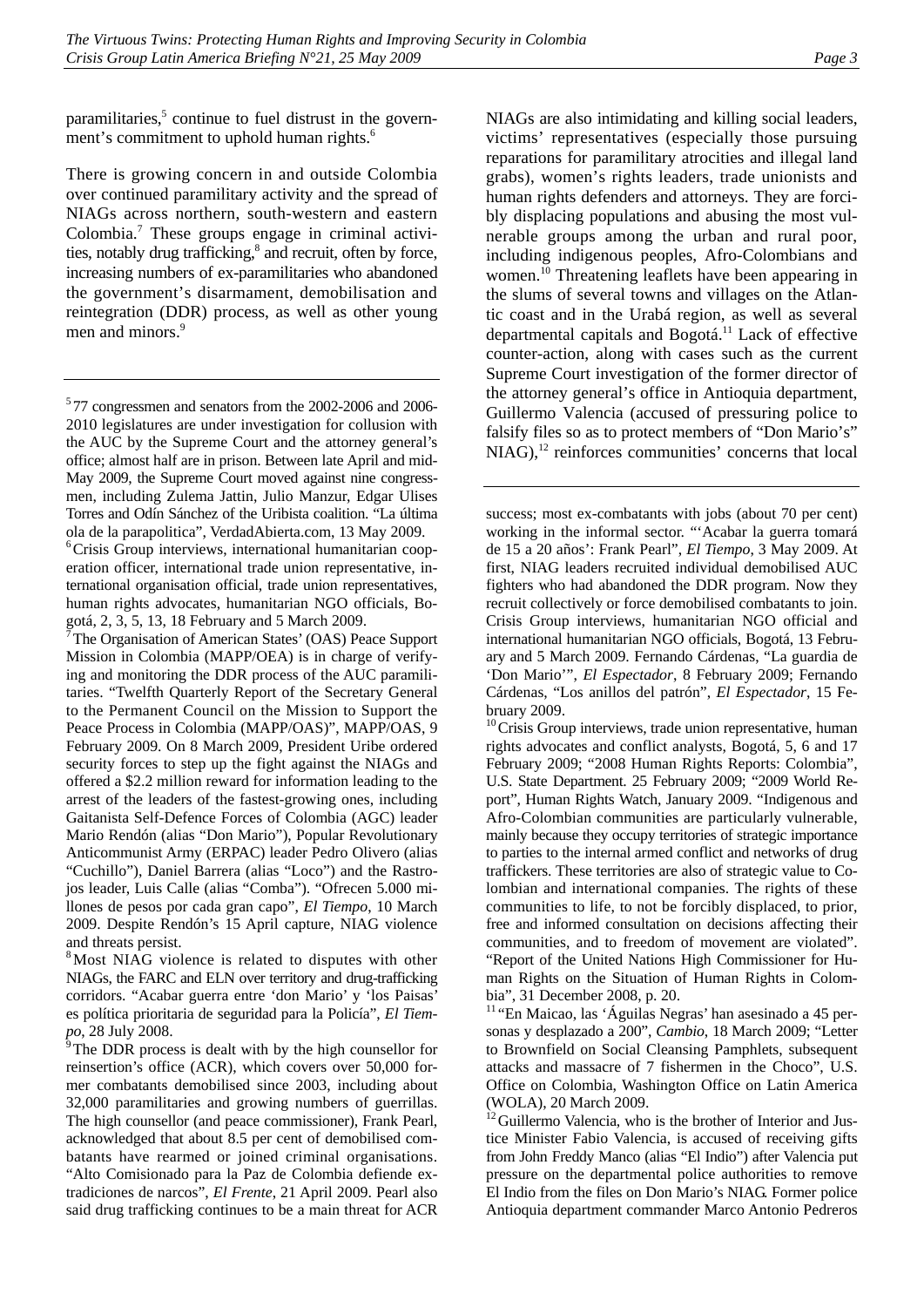authorities and security force members continue to be allied with paramilitaries or their successors.<sup>13</sup>

### **A. THE NUMBERS DEBATE**

According to official sources, homicides fell from 28,775 in 2002 to 16,140 in 2008. In those same two years massacres (defined by the police as the killing of four or more individuals in the same place, at the same time) fell from 115 to 37 and the number of victims from 680 to 169 in the same years; murders of indigenous persons from 197 to 66; of trade unionists from 99 to eighteen; of unionised teachers from 97 to twenty; and of journalists from eleven to zero. Kidnappings dropped from 2,882 to 437. The Uribe administration holds that new internal displacement, though still high, has also improved, dropping from 442,095 in 2002 to 349,030 in 2008.<sup>14</sup> Officials also emphasise successes in curbing FARC and ELN terrorist attacks against villages and sabotage of infrastructure, including roads, bridges, communication towers and the national electric grid and oil pipelines.<sup>15</sup>

Many human rights defenders question the official figures, claiming that a closer reading of the data reveals that, though there was an improvement in the administration's early years, violations have increased alarmingly since 2007. Many violations, they say, stem from the negligent or openly abusive actions of government forces.16 Independent organisations say that official figures of the vice presidency's Human Rights and IHL Observatory document an increase from to 2007 to 2008 in massacres from 26 to 37 (and victims from 128 to 169) and killings of indigenous persons from 40 to  $66^{17}$ 

<sup>14</sup> Statistics provided by vice-presidential human rights office during Crisis Group interview, 26 February 2009.

<sup>17</sup> "Indicadores sobre derechos humanos y DIH Colombia: año 2008", Observatorio del Programa Presidencial de De-

According to Consultoría para los Derechos Humanos y el Desplazamiento (CODHES), forced displacement rose from 221,638 newly displaced in 2006 to 305,638 in 2007 and 380,863 in 2008.<sup>18</sup> The Uribe administration is accused of failing to ensure the safe return of internally displaced persons (IDPs) to the land they had been forced to leave at paramilitary gunpoint. In many cases, government-organised returns or attempts by IDPs to reclaim their land have been unsuccessful, because farmers and communities are displaced again. Analysts have called this an ongoing "agrarian counter-reform" process, in which NIAG attacks have produced new displacement, including the killing of at least four representatives of displaced communities in Antioquia department alone over a seven-month period through February 2009.<sup>19</sup>

Notwithstanding the official rhetoric, some officials recognise that serious problems persist, though they dispute the human rights groups' statistics. They say that many recent massacres involve the settling of accounts between members of criminal organisations but that innocent civilians are not being targeted by such organi-

<sup>18</sup> "Víctimas emergentes: desplazamiento, derechos humanos y conflicto armado en 2008", Consultoría para los Derechos Humanos y el Desplazamiento (CODHES), Bogotá, 22 April 2009. The government acknowledges IDPs exceeded 2.8 million between 2000 and 2008. Statistics from vice-presidential human rights office during Crisis Group interview, 26 February 2009. Most IDPs flee individually or in small groups after receiving a direct threat (known as "drop-by-drop" – "*gota a gota*" – displacement). Crisis Group interviews, Colombian humanitarian NGO and international humanitarian NGO officials, Bogotá, 13 February and 5 March 2009.

<sup>19</sup> Close to 5.5 million hectares have been abandoned due to threats or violence, illegally seized or transferred with forged titles. In March 2005, the Colombian Institute of Rural Development (INCODER) declared that most palm-oil plantations on the Afro-Colombian collective land of Curvaradó (Chocó department) were illegal; in December 2006, six land titles of palm-oil entrepreneurs were declared void. Former Agriculture Minister Andrés Arias claimed that 37,200 hectares of Afro-Colombian collective land had been illegally seized in Jiguaminadó and Curvaradó (Chocó). See "Los están matando", "Los perseguidos" and "Los usurpados del Chocó", *Semana*, 16 March 2009. Crisis Group interviews, Colombian humanitarian NGO and international humanitarian NGO officials, Bogotá, 13 February and 5 March 2009. Four representatives of Antioquia department IDPs were murdered between July 2008 and February 2009. "Personería de Medellín reclama instalación urgente de la Comisión Regional de Restitución de Bienes para garantía de las víctimas", Medellín municipal ombudsman's office communiqué no. 20, 1 April 2009.

admitted to have yielded to Valencia's pressure. "Contra la pared", *Semana*, 7 March 2009; "En una fiesta en Pereira a la que asistió 'el Indio', estuvo ex fiscal Valencia Cossio, asegura CTI", *El Tiempo*, 7 May 2009.<br><sup>13</sup>Crisis Group interview, international humanitarian NGO

officials, Bogotá, 5 March 2009; opinions aired by grassroots activists, discussion panel, Bogotá, 29 January 2009; Leonardo González, "Nuevos grupos paramilitares: una realidad", Instituto de Estudios para el Desarrollo y la Paz (INDEPAZ), Bogotá, 2008.

<sup>&</sup>lt;sup>15 "</sup>Logros de la Política de Consolidación de la Seguridad Democrática PCSD", National Defence Ministry, March 2008.<br><sup>16</sup>Crisis Group interview, human rights advocates, Bogotá, 5 February 2009.

rechos Humanos y DIH, 30 March 2009, at www. derechoshumanos.gov.co.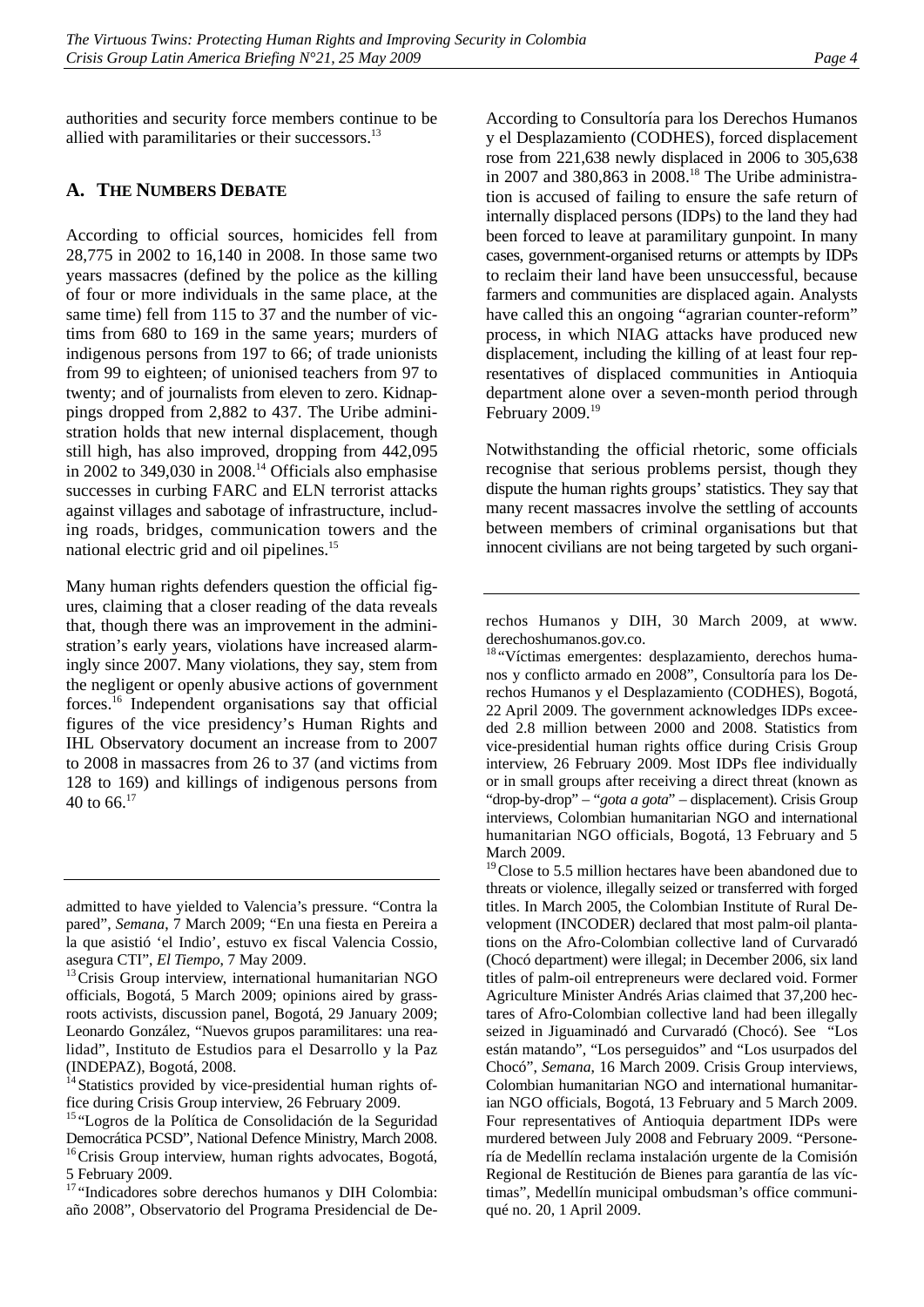sations. Such targeting was common from the late 1980s until the early 2000s, when paramilitary and extreme right-wing groups – some with ties to military and government officials – and the FARC and ELN guerrillas also were stepping up violent actions against alleged sympathisers of rival groups and factions across the country.20 Nevertheless, killings of ethnic minorities and massive displacement is said to continue due to clashes between the various illegal armed groups – FARC, ELN and NIAGs alike – for control of territory. $^{21}$ 

Officials also point out that anti-personnel mines kill and wound more than twice as many military personnel than civilians, reflecting military advances into traditionally FARC-controlled areas. Furthermore, though trade unions denounced the murder of 49 of their activists in  $2008<sup>22</sup>$  government representatives hold that eleven cases were crimes of passion or muggings, so should not be included in political violence figures. $^{23}$ According to the vice presidency's Observatory, murders of journalists dropped to zero in 2008, and the current threats against journalists have to do with their denunciations of local corruption rather than the conflict. On 24 April 2009, a journalist, José Everardo, was murdered in Cauca department after reportedly receiving threats while covering corruption cases in his hometown, El Bordo. $^{24}$ 

# **B. POLITICISATION**

The debate surrounding human rights and security policy is all too often mired in ideology. For years, modernisation of the armed forces has focused on increasing troop strength (of both officers and conscripts) and the purchase of high-tech weapon systems for counter-insurgency operations. Insufficient attention has been paid to strengthening civilian oversight and accountability mechanisms and the armed and security forces' full commitment to human rights and IHL. Important sectors in the military still tend to perceive the defence of human rights as a "juridical weapon" used by the insurgents and their supposed supporters in Colombia and abroad to undermine troop morale and discredit the most effective officers and units.<sup>25</sup> Many officers still hold the view that the judiciary is controlled by "left-wing radicals" intent on defeating a victorious army.<sup>26</sup>

Conversely, there is little security policy expertise among Colombian human rights and peace activists, some of whom still treat these important issues with disdain. The artificial disconnect between human rights and security issues results partly from the assumption among human rights activists that security is a topic dominated by right-wing thinking, so they mistakenly avoid engaging on it. They also lack trust in government security institutions, because in the past many activists have been victims of abuses committed by state agents.<sup>27</sup> Colombian human rights defenders have tended to be instinctively critical of the government because of the links between members of the armed

<sup>&</sup>lt;sup>20</sup>Crisis Group interview, senior government official, Bogotá, 26 February 2009; Crisis Group Report, *Ending Colombia's* 

*FARC Conflict*, op. cit.<br><sup>21</sup> Close to 2,000 Emberá indigenous people of the Chocó department were displaced by combat between the ELN and the Rastrojos NIAG for control of drug-trafficking corridors between September 2008 and the first half of March 2009. "Cerca de 2 mil indígenas desplazados en las dos últimas semanas en Chocó", VerdadAbierta.com, 19 March 2009. Illegal armed groups are responsible for killing members of the indigenous communities in south-western Colombia, including the Awá, Nasa, Páez, Kankuamo, Sikuani, Pasto, Embera Chamí and Embera Katío. "Indicadores sobre derechos humanos", op. cit.

<sup>22</sup> "Informe de violaciones a la vida, libertad e integridad de sindicalistas en Colombia: periodo 1 de enero a 31 de diciembre de 2008", Escuela Nacional Sindical, 19 December 2008; information provided during Crisis Group interview, trade union representative, Bogotá, 18 February 2009.

<sup>&</sup>lt;sup>23</sup> Crisis Group interview, senior government official, Bogotá, 26 February 2009.

 $^{24}$  He was the first jounalist to be killed since January 2007. "SIP condena asesinato de periodista José Everardo en El Bordo (Cauca)", *El Tiempo*, 29 April 2009.

<sup>&</sup>lt;sup>25</sup> Crisis group interview, security adviser, Bogotá, 7 October 2008; Plinio Apuleyo, "Una fiscalía clonada", *El Tiempo*, 20 March 2009. See interview with retired General José Joaquín Cortés in "'Fuimos carne de buitre'", *El Especta-*

*dor*, 3 March 2009.<br><sup>26</sup>This attitude goes back to the Cold War, when the armed forces saw themselves as the nation's bulwark against Marxist-Leninist guerrillas and their sympathizers in society. Crisis Group interviews, justice sector and political analysts, Bogotá, 5 March and 24 April 2009.

 $^{27}$ Ongoing violence by the security forces against activists hinders rapprochement between the government and human rights defenders. For example, Edwin Legarda was killed by an army patrol on 16 December 2008; he was the husband of Aida Quilcué, a Regional Indigenous Council of Cauca (CRIC) leader supporting demands that the government fulfil agreements to give land to their communities. She had denounced the security forces' brutality against the protests in Geneva in December 2008. Crisis Group interview, human rights advocates, Bogotá, 5 February 2009. In mid-May 2009, CRIC reported that the twelve-year-old daughter of Quilcué and Legarda was attacked by four unidentified individuals, who pointed guns at her.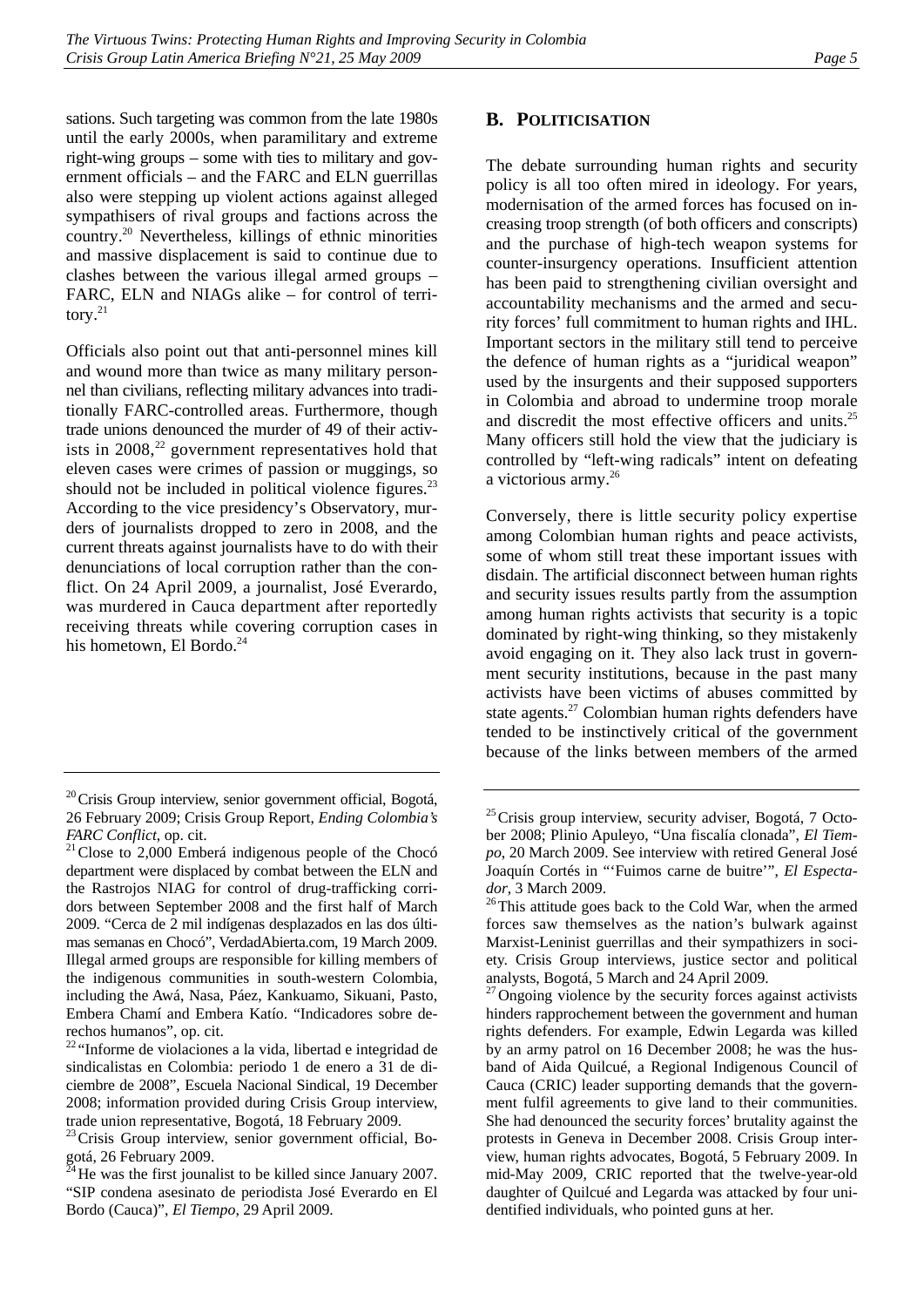forces and paramilitary groups, much as their counterparts in other Latin American countries have been influenced by the history of abuses under dictatorial military regimes during the Cold War. As a result, they have avoided potentially positive engagement on fundamental security issues.<sup>28</sup>

Uribe administration officials insist that, after years of neglect by previous governments, their security policy has protected the rights to life and personal freedom that are necessary preconditions for vigorous political, economic and social activity. These improved conditions, the argument runs, have made it possible for dissenters to criticise the government without having to fear threats or killings, as in the past.<sup>29</sup>

However, the government has been far from tolerant of criticism, dismissing independent human rights assessments as ideologically biased.30 Senior officials often invoke the language of counter-terrorism to discredit critics, including human rights and peace advocates.31 Since the early days of his administration, President Uribe has frequently charged that NGOs and human rights organisations are "advocates of terrorism" or "terrorists in dress suits", a position officials and political allies have tended to share. $32$  This

<sup>30</sup>Crisis Group interviews, trade union representatives, human rights advocates, humanitarian NGO official and justice sector analysts, Bogotá, 5, 19 February and 5 March 2009; "HRW y Colombia se critican", BBC News, 17 October 2008; "Álvaro Uribe molesto por acusaciones de ONG", *El* 

*Comercio*, 1 November 2008.<br><sup>31</sup> Gustavo Gallón, "Los riesgos de una desenfocada política antiterrorista en Colombia", in *La reforma política del Es-*

*tado en Colombia*, op. cit., p. 125.<br><sup>32</sup>Shortly after taking office in 2002, Defence Minister Martha Lucía Ramírez insinuated that some NGOs could be a cover for illegal activities. "Campanazo a las Ong", *El Tiempo*, 22 September 2002. Tensions deepened in 2003, when Uribe labelled human rights activists "defenders of terrorism". "Uribe asegura que no le asustan los 'defensores del terrorismo'", Agence France-Presse, 11 September 2003. In February 2004, Uribe said the "subject of human rights cannot be used as an excuse to provide cover for terrorists". "El presidente Alvaro Uribe ataca al poder judicial y a los defensores de derechos humanos", International Peace Obattitude is at odds with the still-binding Presidential Directive no. 07 of 1999 that instructs all public servants to abstain from questioning the legitimacy of human rights organisations as long as they act in accordance with the constitution and the law, or from making statements that discredit, harass or induce harassment towards such organisations or stigmatise their role, in public or private. $33$ 

Domestic and international human rights organisations link government criticism of their activists with Colombia's continuing bleak record with respect to human rights defenders murdered in recent years, arguing that there is an inevitable, if unintended, link between the two. The government has used aggressive rhetoric to rally its political and social support base, using the flawed argument that if the security policy critics gain the upper hand, the whole Uribe political project could be endangered. $34$  According to trade unionists, many sectors of society, particularly in the cities, have grown complacent about atrocities and are willing to accept human rights violations as unavoidable "collateral damage".<sup>35</sup>

While there have been isolated cases of social activists and leaders involved in subversive activities,  $36$  almost all observers concur with human rights and peace advocates that the repeated stigmatisation of them and of NGOs as terrorism supporters has increased threats and abuses.37 The government's hostility has been most

<sup>28</sup>Alexandra Guáqueta, "El Estado, la seguridad y la gente", in Miguel Cárdenas (coord.), *La reforma política del Estado en Colombia: una salida integral a la crisis* (Bogotá, 2005), pp. 111-115. The anti-state posture of human rights defenders can be largely explained by the historical fight for fundamental rights and against atrocities committed by military-authoritarian regimes, in particular the dictatorships of the Southern Cone. Crisis Group interview, political analyst, Bogotá, 24 April 2009.

<sup>&</sup>lt;sup>29</sup> Crisis Group interview, government official, Bogotá, 28 November 2008.

servatory, 31 October 2007. Uribe's former adviser, José Obdulio Gaviria, asserted that the 6 March 2008 civil society protest was organised by the FARC. "José Obdulio Gaviria insiste en que las Farc convocaron marcha del 6 de marzo", *El Tiempo*, 27 March 2008. Uribe recently called Colombians for Peace (Colombianos y Colombianas por la Paz), a civic group promoting a hostages-for-prisoners swap with the FARC, accomplices to terrorism and alluded to the existence of an "intellectual bloc" of the FARC. Crisis Group Report, *Ending Colombia's FARC Conflict*, op. cit. 33 "La importancia de la protección y defensa de los defen-

sores de los derechos humanos", OHCHR press communiqué, Bogotá, 17 September 2003.

<sup>&</sup>lt;sup>34</sup> Crisis Group interview, political analyst, Bogotá, 17 February 2009.

 $35$ Trade union representatives claim that many core government supporters are middle management and entrepreneurs who associate social activism with Communist pro-guerrilla advocacy. Crisis Group interviews, trade union representatives and political analyst, Bogotá, 5 February and 19 March 2009.

<sup>36</sup>See Crisis Group Latin America Briefing N°16, *Colombia: Moving Forward with the ELN?*, 11 October 2007, pp. 6-7; Crisis Group Report, *Ending Colombia's FARC Conflict*, op. cit., pp. 15-17.

 $3^7$ Crisis Group interview, human rights advocates, Bogotá, 5 February 2009.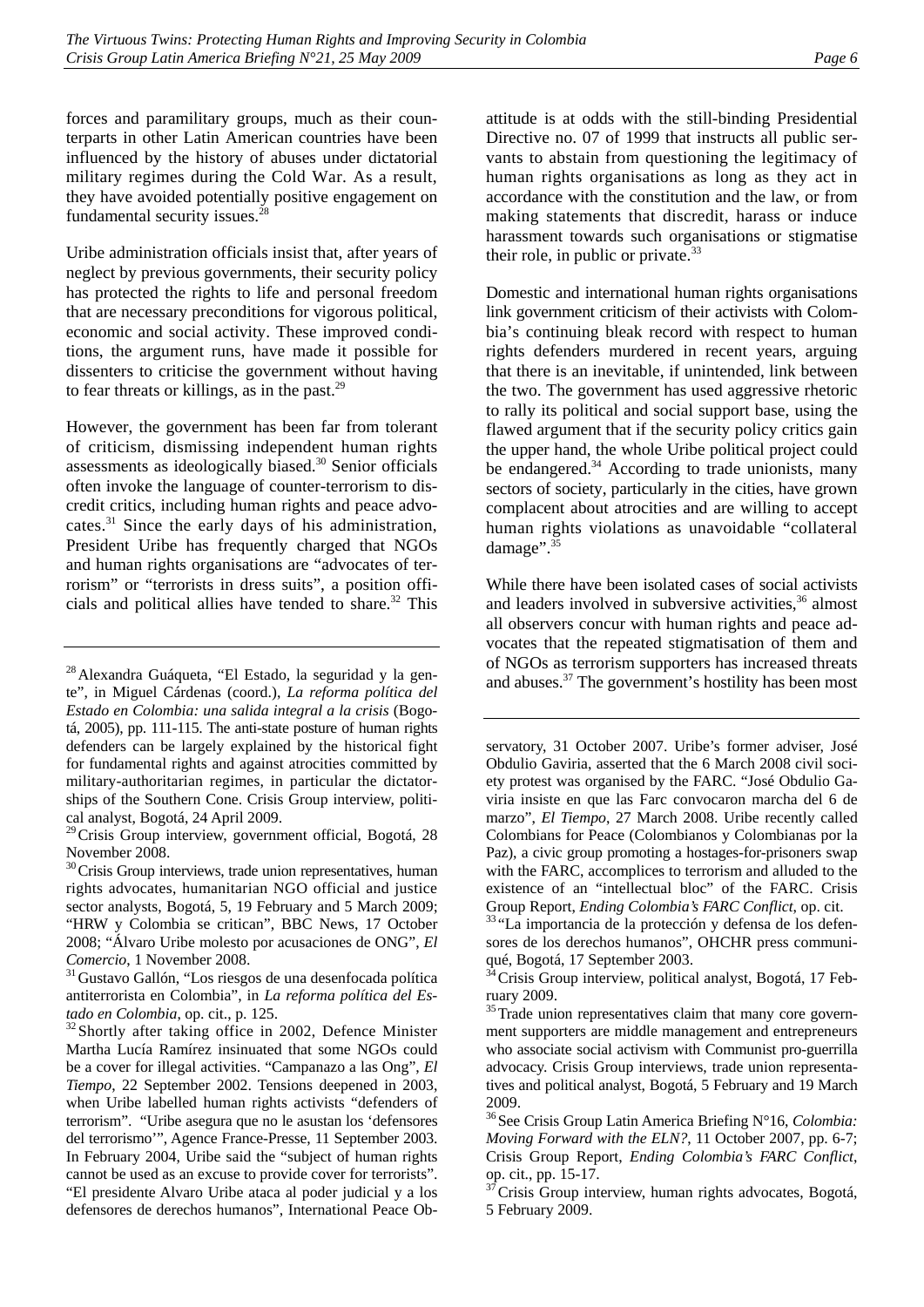clearly illustrated by repeated scandals involving the Administrative Security Department (DAS), the secret police subordinate to the president's office that has illegally followed and tapped the phones of journalists, high court judges, opposition politicians, NGO workers, social activists and even government officials.

While recently appointed DAS Director Felipe Muñoz claimed that the wire-tapping scandal that broke in February 2009 was due to breaches in counterintelligence procedures meant to discover rogue agents, it was the third such scandal of Uribe's presidency<sup>38</sup> and similar to those in 2000, in which the police and DAS intelligence resources were also used to illegally listen in on politicians, journalists, and trade unionists.39 With such surveillance of government critics, as

<sup>38</sup>DAS Director Felipe Muñoz accepted the resignations of the intelligence and counter-intelligence chiefs and of two other senior officials in late February 2009. Since then, another 33 DAS officials have been fired, and the special unit in charge of tapping activities was closed. "En menos de dos semanas han sido 'purgados' 33 funcionarios del DAS por escándalos en la entidad", *El Tiempo*, 28 April 2009. President Uribe claimed his government was the victim of a plot and transferred tapping activities to the police. Critics have claimed the reforms are not enough to curb the illegal use of intelligence resources, and those politically responsible were untouched. "Juristas cuestionan la modificación de funciones del DAS, ordenada por el presidente", *Caracol*, 26 February 2009. Targets included human rights NGO officials of the Colectivo de Abogados José Alvear Restrepo, REDEPAZ, Colombian Commission of Jurists (CCJ), CODHES and CINEP. "Los de siempre", *Semana*, 26 April 2009. In October 2005, Director Jorge Noguera resigned due to accusations of ties with AUC paramilitaries. In his tenure, classified DAS information was leaked to the paramilitaries, while files related to their crimes were erased; a witness said the paramilitaries used classified information to kill activists. "El expediente de Jorge Noguera", *Semana*, 25 November 2006. "No paran escándalos en el DAS", *El Espectador*, 23 October 2008. Noguera was arrested in February 2007 but released by the Supreme Court in June 2008 due to procedural errors. He was rearrested six months later. "'Jorge Noguera busca anular cargos por muerte de sindicalistas': CUT", *El Espectador*, 23 February 2009. In October 2008, DAS Director María del Pilar Hurtado stepped down after allegations the agency spied on Polo Democrático Alternativo (PDA) Senator Gustavo Petro and other left-wing political opponents. "Colombia: renuncia la directora del DAS Colombia por el espionaje a Petro", Noticias24.com, 23 October 2008. Juan Forero, "Scandals surround Colombian leaders," *The Washington Post*, 17 May 2009.

<sup>39</sup> In 2000, the national police illegally tapped over 1,200 telephones in Medellín, and the DAS illegally tapped and tracked opponents and detractors of President Andrés Pastrana (1998-2002). "Chuzada a políticos y líderes sindicalis-

well as dubious investigations against, and prosecutions of human rights activists, $40$  NGO workers and human rights advocates told Crisis Group they engage in self-censorship to avoid being targeted. $41$ 

Government officials often assert that human rights defenders have been unable or unwilling to acknowledge improvements produced by the Uribe security policy or propose a constructive discussion. This attitude is perceived as politically motivated, because many activists are linked to left-wing political circles where anti-Uribe sentiment runs high. $42$  Pushing human rights complaints to the top of the domestic agenda is seen as a political tactic to undermine Uribe's still solid popularity with a view to the 2010 legislative and presidential elections. Officials believe it is intended to prevent the U.S. and EU from deepening cooperation with Uribe's administration in trade and security matters.

Government representatives also charge that human rights organisations have been selective in their criticism, noting, for example, that they accused the government of contributing to the impunity problem by extraditing sixteen former AUC commanders to the U.S. on drug-trafficking charges in May 2008 and early 2009. The organisations argued that this violated victims' rights to truth, justice and reparations, even though most of the commanders were reluctant to confess all their crimes or return all their assets while in Colombia. But, officials note, there was no similar criticism when, in March 2009, the government released former FARC commanders "Karina" and "Olivo Saldaña" and made them "peace advocates".<sup>43</sup>

tas", *El Tiempo*, 29 June 2000. "El DAS-gate y las 'chuzadas', vuelve y juega", *El Espectador*, 21 February 2009. 40 In many of the cases against activists, witnesses have

proved to be unreliable; security forces' intelligence reports are illegally used as evidence; preliminary investigations are carried out without informing the defendant; and activists are illegally detained. Crisis Group interview, human rights advocates, Bogotá, 5 February 2009. For detailed discussion of the subject, see "Baseless Prosecutions of Human Rights Defenders in Colombia: In the Dock and Under the Gun", Human Rights First, February 2009.

<sup>&</sup>lt;sup>41</sup> Crisis Group interview, humanitarian NGO and NGO representatives and justice sector analysts, Bogotá, 13, 19 February and 5 March 2009. A new intelligence and counterintelligence law was recently passed in an attempt to regulate activities with respect to human rights, privacy guarantees and congressional oversight. "Ley de inteligencia y contrainteligencia", 27 March 2009.

<sup>42</sup>Crisis Group interview, senior government official, Bogotá, 26 February 2009.

<sup>43</sup>Crisis Group Report, *Ending Colombia's FARC Conflict*, op. cit.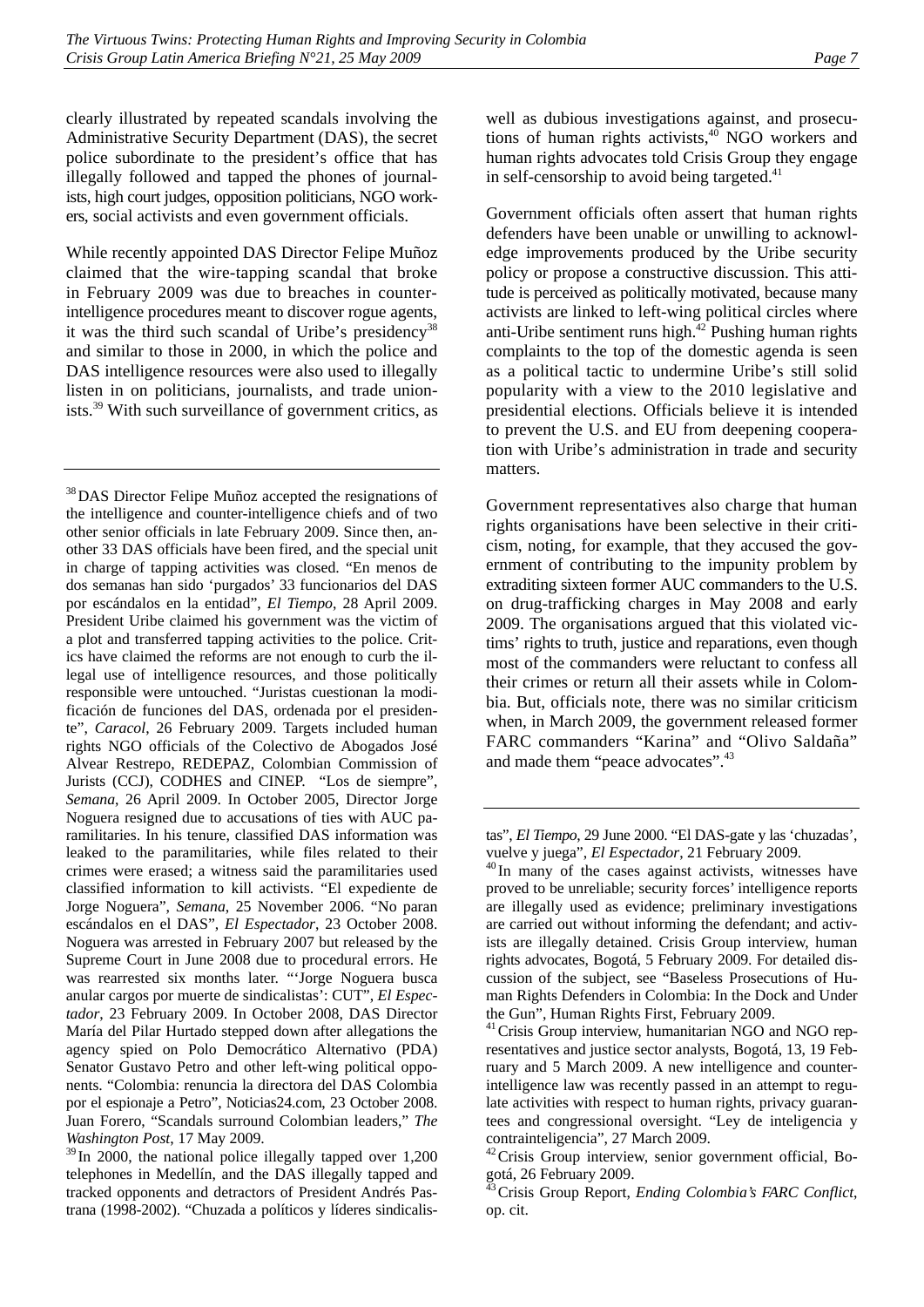# **III.INADEQUATE HUMAN RIGHTS PROTECTION**

# **A. PERSISTING PROBLEMS**

Public opinion was jubilant when military intelligence's Operation Jaque on 2 July 2008 duped the FARC insurgents into handing over fifteen hostages, including former presidential candidate Ingrid Betancourt and three U.S. contractors, without a shot being fired.<sup>44</sup> In late September 2008, however, Colombians were horrified when the army in Norte de Santander department appeared to be involved in the extrajudicial executions of eleven young men from Soacha, a destitute municipality near Bogotá, and one from Bucaramanga, Santander department's capital.45 The killings turned out to follow the pattern of "false positives"<sup>46</sup> – murders of innocent citizens presented by security forces as deaths of members of illegal armed groups in order to increase body counts and obtain commendations.47

The security forces have countered criticism by highlighting that only a small percentage of the 75,000 tactical actions they carried out in 2002-2008 have been questioned.48 But human rights defenders believe the extrajudicial executions of the Soacha youths were not isolated cases involving army "bad apples". More than 1,100 victims of "false positives" have been recorded between 2002 and  $2007$ ,<sup>49</sup> and there were at least 175 more victims in  $2008$ <sup>50</sup> In April 2009, the attorney general's office was investigating at least 1,296 members of the security forces, including fifteen senior military officers. 1,009 cases involved extrajudicial killings (some also involved torture and forced disappearance), including 216 military justice investigations that were transferred to the ordinary courts; 195 persons have been indicted for murder; and 83 have been sentenced and are in prison.<sup>51</sup>

Mounting pressure from the UN Office of the High Commissioner for Human Rights (OHCHR), the Inter-American Commission on Human Rights (IACHR) and international non-governmental human rights organisations, as well as human rights conditionality on U.S. military aid,<sup>52</sup> prompted the government to strengthen the security forces' capacity and willingness to protect human rights. But despite the 2007 comprehensive policy referred to above and a series of subsequent ministerial directives and measures, $53$  abuses

and human rights advocates, Bogotá, 3 and 5 February 2009. The Human rights NGO Coordinación Colombia, Europa, EEUU recorded 955 extrajudicial executions between 2002 and 2007. "Informe preliminar de la Misión Internacional de observación sobre ejecuciones extrajudiciales e impunidad en Colombia", Coordinación Colombia, Europa, EEUU, October 2007.

<sup>&</sup>lt;sup>44</sup>However, the military was questioned for violating international law, because it misleadingly used the emblem of the International Committee of the Red Cross (ICRC).

<sup>45</sup>Crisis Group interview, official, municipal ombudsman's office, Soacha, 2 February 2009.

<sup>46</sup> Ibid. "Positive" ("*positivo*") is the euphemism used by the Colombian police to describe the killing of guerrilla and paramilitary combatants. The press uses the term "false positives" in reference to unlawful killings involving the military.

 $47$  Critics believe that the frequent presidential calls on the high command and battalion commanders to permanently show success in the fight against the FARC were interpreted as instigation to take all-out war to the insurgents. Carlos Velásquez, "La subcultura de las bajas enemigas",

*El Tiempo*, 27 November 2008.<br><sup>48</sup>A tactical military manoeuvre involves deployment of military units in a specific combat area where they might clash with the enemy or encounter civilians. Crisis Group interview, human rights military official, defence ministry, Bogotá, 11 March 2009.

<sup>&</sup>lt;sup>49</sup>Human rights advocates claim that the difference between their statistics and the official ones stems from the fear of victims' families to report crimes to the authorities. Crisis Group interviews, international trade union representative

<sup>50</sup> "Falsos positivos: Balance del Segundo Semestre de 2008. Informe especial", Centro de Investigación y Educación Popular (CINEP), April 2009. The modus operandi is similar in most cases: the victims' region of origin is far from the regions where the killings occurred; victims tend to be young men from poor, rural origins, while others are drug addicts or dealers, marginal or even mentally retarded individuals. The killings normally occurred one or two days after a victim was reported missing by family, and judicial and forensic procedures regarding the body were not rigorous. Crisis Group interviews, international humanitarian cooperation officer and human rights advocates, Bogotá, 2 and 5 February 2009.

<sup>&</sup>lt;sup>51</sup>Crisis Group interviews, senior government official and officials, attorney general office's human rights and international affairs units, Bogotá, 26 February and 21 April 2009. Crisis Group email communication, official, attorney general office human rights unit, 7 May 2009. The 1,296 figure

was published by *Cambio*, 23 April 2009, p. 42.<br><sup>52</sup>Crisis Group interview, senior Colombian government official, Washington DC, March 2009.

<sup>&</sup>lt;sup>53</sup> Previously, Defence Ministry Directive 009 of 2003 established the basis for protection of trade unionists and human rights activists. Directive 009 of 2005 established preventive and protective measures and humanitarian assistance as well as measures to guarantee IDPs' socio-economic wellbeing. Since 2007, several measures were taken. The army command clarified the rules of engagement in February 2007, establishing the types of missions in which IHL applies (possible combat situations against an identified enemy force involving the use of lethal firepower) or not (where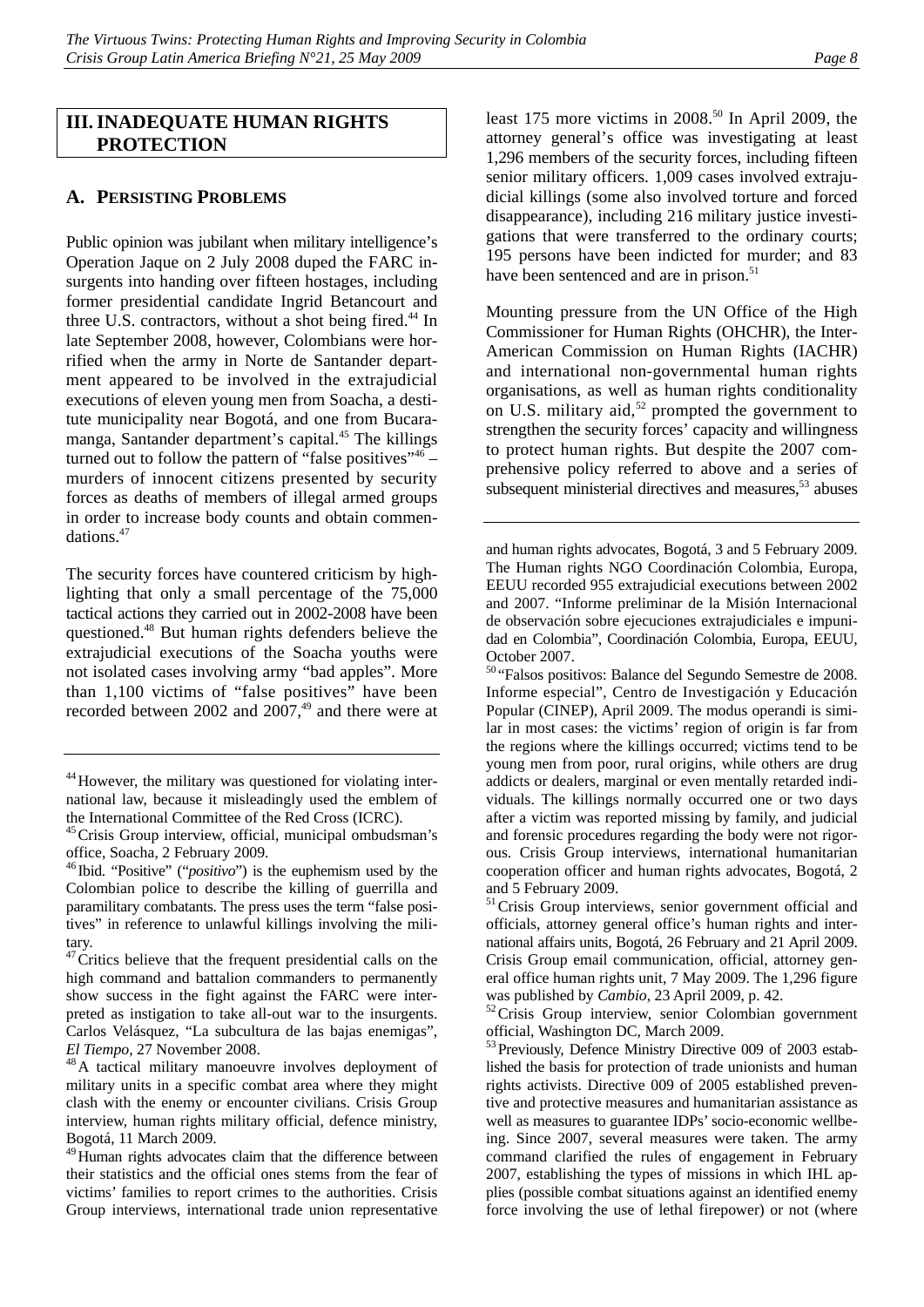were not significantly reduced. On 26 September 2008, then Defence Minister Juan Manuel Santos publicly reminded the military of Directive 300 of 2007, calling on army units to stop using body counts to measure results and to prioritise instead capture and demobilisation of members of illegal armed groups.

Amid widespread repudiation of the killings and the need to produce quick results, the defence minister and armed forces commander General Freddy Padilla established a provisional special commission (*comisión transitoria*) of senior army inspectors on 3 October 2008 to investigate several alleged extrajudicial executions in Antioquia department and the killings of the young men from Soacha. The commission found failures by commanders in intelligence gathering, elaboration and execution of operational orders and internal control.54

lethal force is only authorised in legitimate defence), and the defence ministry and the vice-presidential human rights office invited OHCHR to participate in the monitoring committee that paid fourteen visits to all seven army seven divisions to discuss investigations on extrajudicial executions. The government also issued a series of directives: a) 010 (June 2007), calling for prevention of extrajudicial executions and creating an extrajudicial-execution monitoring committee with OHCHR and ICRC participation; b) 019 (2007), calling for removal of dead bodies by forensic authorities to prevent the alteration of a combat/crime scene; and c) 300 (November 2007) and secret Directive 142 (2008), both of which modify the evaluation criteria for unit and officer performance, giving more weight to demobilisation and capture of enemy fighters. The attorney general's office established an extrajudicial executions sub-unit under the human rights unit – it currently has twenty prosecutors. In 2008, each of the army's 35 human rights practical training facilities ("pistas *de derechos humanos*") implemented a "single training methodology" ("*modelo único pedagógico*") to teach soldiers how to act in accordance with international human rights and IHL standards. The defence ministry issued the Integral Policy on Human Rights in February 2008. Vice presidency's human rights office internal document, Bogotá (unknown date), given to Crisis Group in February 2009. Crisis Group interviews, international analyst, senior government official and military official, Bogotá, 10 October 2008, 26 February and 11 March 2009. "Protecting Rights: Actions and Outcomes of the National Security Forces in the Protection of Human Rights 2002- 2008", defence ministry, 2009.

54The commission carried out an administrative investigation of the 15th brigade of Ocaña (Norte de Santander department), the 2nd division (based in Cúcuta, Norte de Santander) and the 7th division (based in Medellín, Antioquia department). While some cases involve criminal associations and personal greed to collect rewards, others involve deficient intelligence, or soldiers or commanders trying to falsify combat reports to "legalise" accidental shootings and

As a result, on 29 October 2008 the government retired 27 army officers, including three generals and four colonels. This was followed by Army Commander General Mario Montoya's resignation on 4 November 2008.55 Two of the relieved colonels, as well as seventeen other military personnel, have recently been charged with murder, forced disappearance and false testimony; there have been eleven additional separations from service of officers and non-commissioned officers who served in the La Popa battalion in Cesar department; the virtual dismantling of the army's antikidnapping unit  $(GAULA)$  in Casanare department;<sup>56</sup> and the arrest of a colonel on the army academy's general staff after being charged with the killing of four young men of Sucre department while commanding a battalion in Chocó department in February 2004. (Another eleven army personnel whose whereabouts are unknown have been charged with the same crime and are wanted by the authorities.) $57$ 

Other steps included the establishment of a standing Immediate Inspection Commission (*comisión de inspección inmediata*, CII) of military inspectors that reports to the inspector general of the armed forces on inquiries into specific complaints or accusations of serious human rights violations and IHL breaches. Seven army, two navy and one air force "delegated inspectors" (*inspectores delegados*) charged exclusively with working on human rights and IHL issues have been placed under the command of the inspector general of the armed forces to ensure their independence. More than 30 "operational legal advisers" (*asesores jurídicos operacionales*) now work in army units to advise commanders on human rights and IHL aspects.<sup>58</sup> A "complaints desk" (*sistema de recepción de quejas*) has also been established in every tactical military unit (at the battalion level) to encourage civilians to

excessive use of force outside the rules of engagement. Some command disciplinary responsibility lay in not thoroughly investigating the events. Crisis Group interviews, senior government official and military official, Bogotá, 26 February and 11 March 2009.

<sup>&</sup>lt;sup>55</sup> General Montoya allegedly resigned because he was not consulted in a decision involving senior officers in his command.

<sup>&</sup>lt;sup>56</sup>Crisis Group interview, SAT analysts, Bogotá, 12 March 2009.

<sup>57</sup> "Van tres coroneles capturados en una semana por casos

de 'falsos positivos'", *El Tiempo*, 7 May 2009.<br><sup>58</sup>Two years after the 1998 bombing of the hamlet of Santo Domingo (Arauca department) that killed seventeen civilians, the air force implemented strict protocols and rules of engagement, including that each operation be approved by operational legal advisers expert in humanitarian law. These legal advisers began to work for the army and navy. Crisis Group interview, military official, Bogotá, 11 March 2009.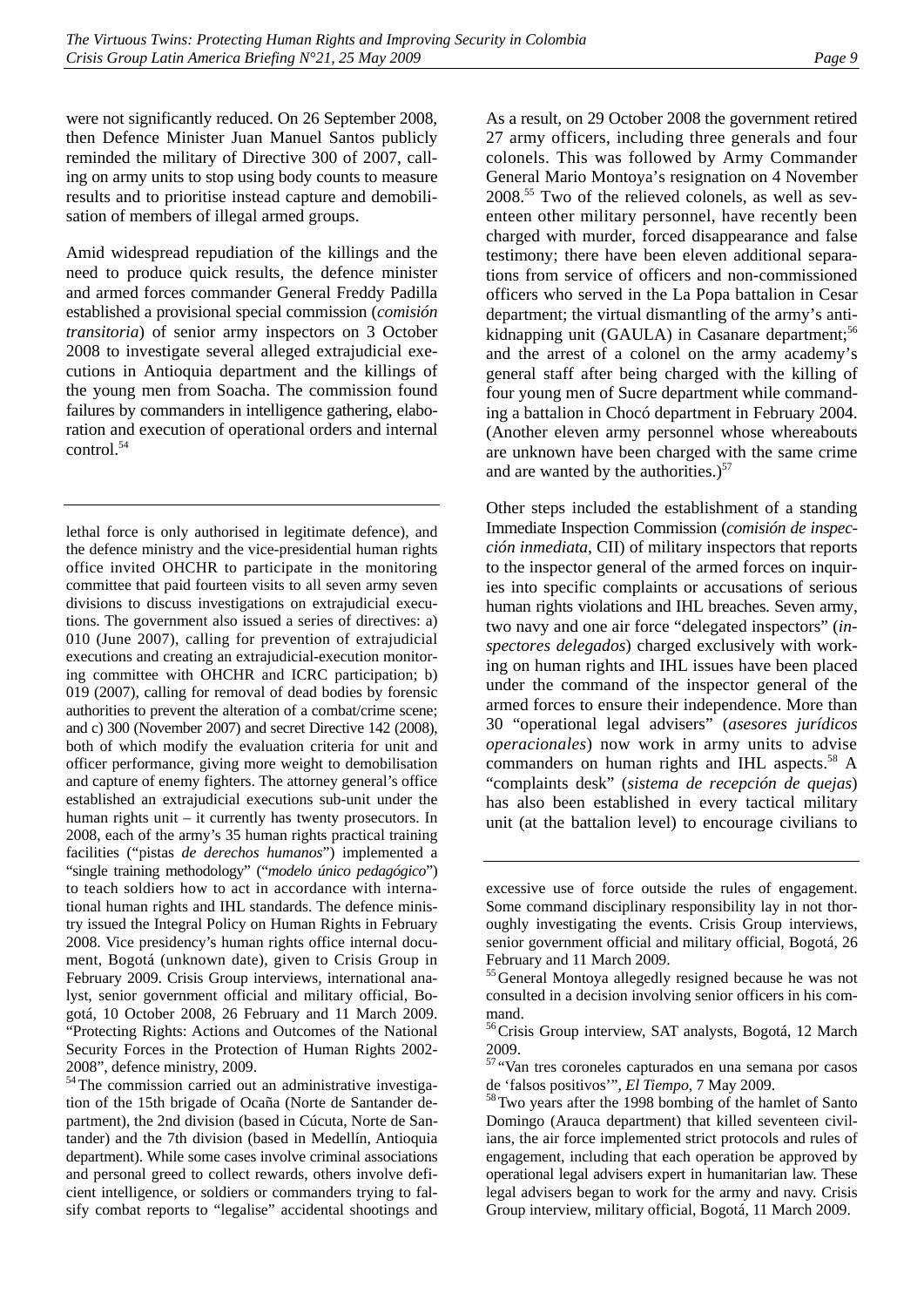report violations, and a periodic televised accountability mechanism has been put in place for the commanders of army divisions and regional police.<sup>59</sup>

A military source called the decision to retire the senior officers painful but necessary to make commanders understand the government's commitment to protecting human rights is not just lip service. $60$  International sources see General Montoya's retirement as positive. $^{61}$  However, tension remains high within the military, as the firing of honoured officers and ongoing judicial investigations and prosecutions are perceived by many as related to Minister Santos's political interests. They believe his resignation in mid-May points to likely presidential ambitions in 2010 and that he has attempted to create tough security and human rights credentials at the expense of good officers' careers.62 As investigations are increasingly transferred from the military to the civilian justice system (31 cases in 2005, 167 in 2008), $63$  pro-Uribe hardliners have also accused Vice Minister of Defence Sergio Jaramillo and the vice-presidential human rights office of trying to dismantle the military justice system and undermining security force morale.<sup>64</sup>

Though the defence ministry asserted that it had not received any accusations of extrajudicial executions since October 2008,<sup>65</sup> Minister Santos acknowledged in a 4 May 2009 televised accountability session a new "false positive" in Córdoba department the previous December.<sup>66</sup> This case had been reported by the Popular Education and Investigation Centre (Centro de Investigación y Educación Popular, CINEP) along with two other probable extrajudicial executions by army members in Casanare and Putumayo departments.<sup>67</sup> While President Uribe claimed two days later that at least 85 accusations of human rights violations by members of the security forces had been returned to the military justice system as unfounded, $68$  new extrajudicial executions may well emerge in the future.

Despite the criticism and the obvious lack of success in protecting human rights, the government has been reluctant to review its use of confidential intelligence agency rewards (*gastos reservados de inteligencia*), claiming that paying informants has been effective in fighting both illegal armed groups and criminal organisations.<sup>69</sup> Such incentives, however, may fuel greed among troops and informants, while leading to new "false positives".<sup>70</sup> Other cases could be motivated by

<sup>59</sup> "Protecting Rights", op. cit.; Crisis Group interview, military official, Bogotá, 11 March 2009. Every Monday, in televised regional security council sessions, military and police commanders are responsible for reporting on their investigations into citizen complaints. "Durante todo el 2009 se realizarán rendiciones de cuentas sobre DD.HH.", defence ministry press communiqué, 19 January 2009. While the periodic accountability mechanism aims to foster transparency in the security forces, there are questions about the possible filtering out of citizens' complaints to avoid embarrassing criticism on live television. Crisis Group interview, international analyst, Bogotá, 27 April 2009.

 $^{60}$  Crisis Group interview, military official, Bogotá, 11 March 2009.

 $<sup>61</sup>$ General Montoya was believed to resist some institutional</sup> change in the army, including more stringent implementation of the human rights policy. His successor, General Óscar González, is perceived to be less well-connected, thus less likely to be an obstacle to institutional change, but human rights activists are critical because he previously replaced Montoya as 4th brigade and then 7th division commander (both units accused of human rights violations). Crisis Group interviews, U.S. embassy officials and international analyst, Bogotá, 5 February and 27 April 2009.

 $62$ An official must leave public office at least one year before an election in which he or she wishes to stand. Crisis Group interviews, political analyst and international analyst, Bogotá, 24 and 27 April 2009. For a defence of those dismissed from the October 2008 investigation, see the interview with retired General José Joaquín Cortés, former 2nd army division commander, "'Fuimos carne de buitre'", op. cit. <sup>63</sup> "Protecting Rights", op. cit.

<sup>&</sup>lt;sup>64</sup> Crisis Group interview, senior government official, Bogotá, 26 February 2009. "Una fiscalía clonada", op. cit. "Colombia en llamas", *El Diario de América*, 19 February 2009.<br><sup>65</sup>Crisis Group interviews, senior government official and

military official, Bogotá, 26 February and 11 March 2009.

<sup>66</sup> "Nuevo falso positivo en Soacha", *El Espectador*, 5 May 2009.

<sup>67</sup> "Falsos positivos: Balance del Segundo Semestre de 2008", op. cit. CINEP has developed one of the most thorough databases on Colombia's violence and the internal armed conflict. See www.nocheyniebla.org.

 $68$  On 6 May 2009, Uribe claimed there is "a group of lawyers paid by ideologically-biased international organisations" intent on bringing false charges against the armed forces. The president also mentioned the need to assume the cost of the legal defence of the military against such false accusations. "¿Falsos positivos o falsas denuncias?", *El Espectador*, 9 May 2009.<br><sup>69</sup> "Colombia rechaza recomendación de suspender las re-

compensas", *El Tiempo*, 21 March 2009.<br><sup>70</sup>A member of the network that prepared the "false positives" in Ocaña (Norte de Santander department) and is now a key investigation witness told the press he was regularly paid by his contact, a former soldier and informant, for each young man he transported on his motorcycle to where army units would execute him. "Entregué a más de 30 jóvenes para 'falsos positivos'", *Semana*, 23 March 2009. Crisis Group interview, justice sector analysts, Bogotá, 5 March 2009.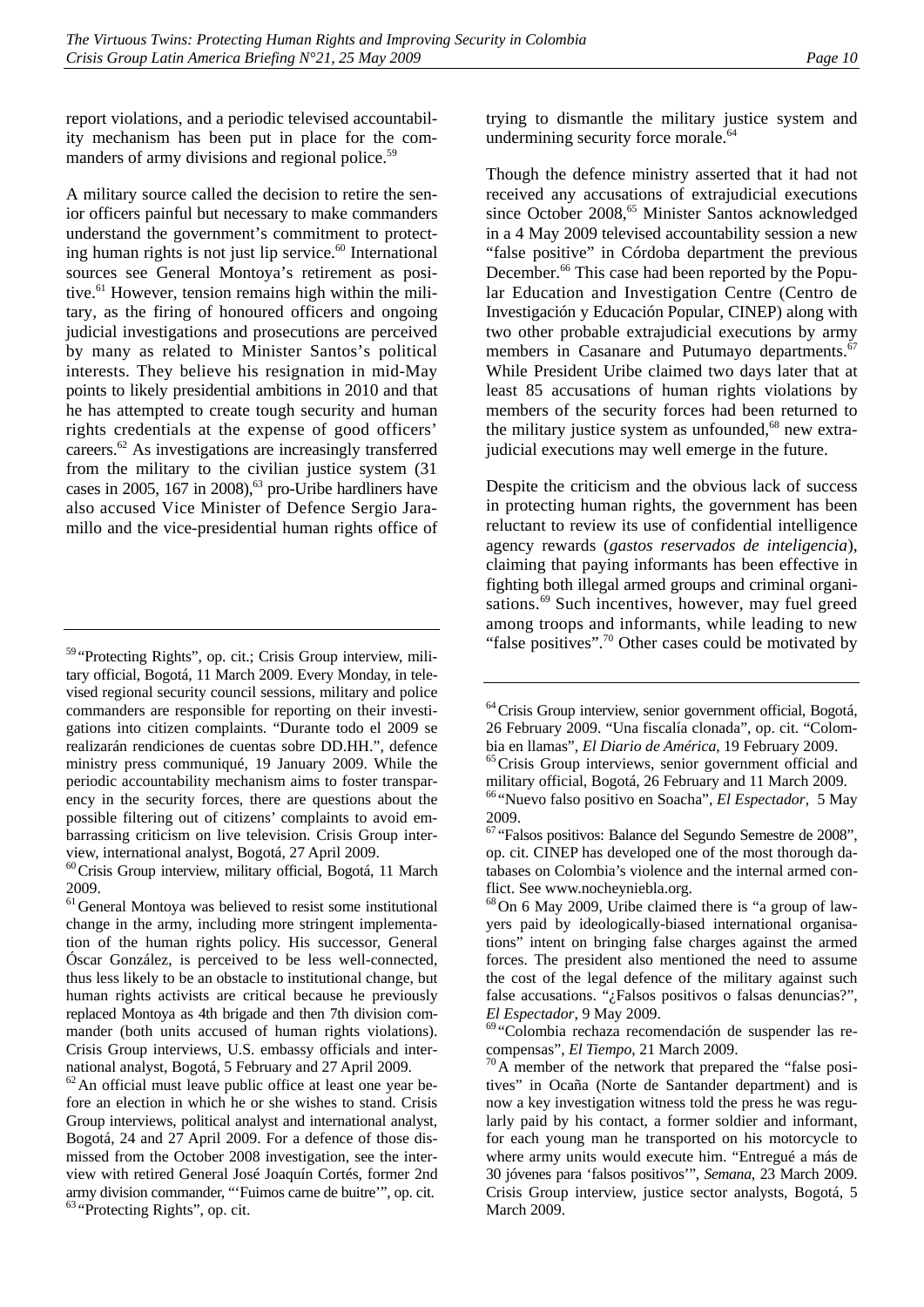corruption among the security forces – in which military or police might act as hit men for drug traffickers or other criminal organisations – as well as deficient intelligence gathering and attempts to cover up errors or excesses committed by units that fail to follow the rules of engagement on use of lethal force.<sup>71</sup>

Structural changes will likely require more time until their effects are felt. Sources said the risk of human rights and IHL abuse will persist if perpetrators inside the security forces are not prosecuted or punished (for example, by demotion and forfeiture of medals obtained from questionable operations); drill instructors continue to mistreat soldiers in basic training; soldiers are not instructed about available mechanisms for confidentially reporting orders that appear to conflict with human rights or IHL; and low-intensity abuse and harassment of civilians continue to be tolerated.<sup>72</sup> Military units also need to engage more generally with civilians and ethnic minorities, including women and women's groups, as they can provide valuable analysis of the needs of the community.<sup>73</sup> While the government and the military consider such measures necessary to build trust between state institutions and communities, critics fear they could also increase the prospect that illegal armed groups will target civilians.<sup>74</sup>

 $^{73}$  In an effort to engage ethnic minorities, the defence ministry issued Directive 016 (2006), establishing measures to promote and protect the human rights of indigenous peoples, including collective rights to autonomy and territory. The directive also calls for security force liaison officers to engage with indigenous communities. Such liaison officers were initially introduced in the Santa Marta High Mountain Ranges with positive results, and a new pilot project is intended to operate in Cauca and Nariño departments. Crisis Group interviews, senior government and military officials, Bogotá, 26 February and 11 March 2009. "Protecting Rights", op. cit., p. 13.

 $7<sup>4</sup>$ There is concern liaison officers might try to make communities part of the informant network, thus a target for illegal armed groups. Crisis Group interview, SAT analysts, Bogotá, 12 March 2009. On 7 December 2008, a medical convoy participating in a civic-military mission in the rural

According to government critics, the massacre of at least eight Awá indigenous people committed by the FARC in Barbacoas and Ricaurte (Nariño department) in February  $2009^{75}$  and several other serious abuses by illegal armed groups, could have been avoided had government bodies paid attention to the risk reports (*informes de riesgo*) of the Early-Warning System (Sistema de Alertas Tempranas, SAT) of the ombudsman's office.<sup>76</sup> Reportedly, there is almost no coordination between the SAT and the Interagency Early Warning Committee (Comité Interinstitucional de Alertas Tempranas, CIAT), $^{77}$  which evaluates those reports and coordinates responses to threats by government institutions, including the security forces, and local authorities.78 Communication problems between the SAT and CIAT, as well as the need to make risk reports and early warnings public so as to increase

<sup>76</sup>The SAT is the unit in the ombudsman's office dedicated to analysing the risks posed by the armed conflict to vulnerable populations. In October 2007, it released Risk Report 029-07 to warn of increasing threats against the Awá. Government authorities did little to protect the targeted population. There have been similar cases in which the authorities did not respond: the FARC massacre of 119 civilians in Bojayá (Chocó department) in 2002; the FARC attack on Toribío (Cauca department) in 2005; the selective killings of unionists in Barranquilla (Atlántico department) in 2006; the FARC assassination of a councilman in Campoalegre (Huila department) in 2006; the FARC massacre of seventeen police and three civilians in Montelíbano (Córdoba department) in 2007; and the murders of several young men by NIAGs in Pereira (Risaralda department) in 2008. Carlos Guevara, "¿Qué está pasando con las alertas de la Defensoría?", Somos Defensores, 18 February 2009. Crisis Group interview, SAT analysts, Bogotá, 12 March 2009. Based on a SAT risk report, the Constitutional Court questioned the poor response of local authorities and security forces to the threats and assassinations of members of the Displaced Women's League of Cartagena in 2008. Constitutional Court Ruling no. 009 (2009).

<sup>77</sup>The CIAT includes the vice president, the high counsellor for the Acción Social cooperation agency, the interior minister, the defence minister and the DAS director (or ther designees). SAT Decree no. 2862 (27 July 2007).

<sup>78</sup> Crisis Group interviews, human rights advocates and SAT analysts, Bogotá, 5 February and 12 March 2009.

 $71$ Crisis Group interview, international analyst, Bogotá, 27 April 2009.

 $\frac{72}{12}$ Many drill instructors still believe mistreatment of recruits hardens fighting spirit and teaches unquestioning obedience to orders. Other human rights violations that go vastly underreported but damage security force legitimacy include: illegal and arbitrary detentions, pillage of animals and food from peasants, theft of personal belongings while carrying out searches and grave abuses such as rape and threats. Crisis Group interviews, international organisation, humanitarian NGO and international humanitarian NGO officials, SAT and international analysts, Bogotá, 3 and 13 February, 5 and 12 March, 27 April 2009.

area of San Vicente del Caguán (Caquetá department) was hit by FARC roadside bombs. Crisis Group interview, international organisation official, Bogotá, 3 February 2009. The FARC issued a communiqué regretting the incident and claiming its troops believed they had attacked a military convoy. FARC's southern bloc communiqué, 23 December 2008 at www.farc-ejercitodelpueblo.org.

 $75$  In early 2009, the Awá indigenous community in Nariño department denounced the FARC massacre of 27 of its members. The FARC admitted to killing only eight. Indigenous peoples from the south entered the region and recovered eight bodies in April.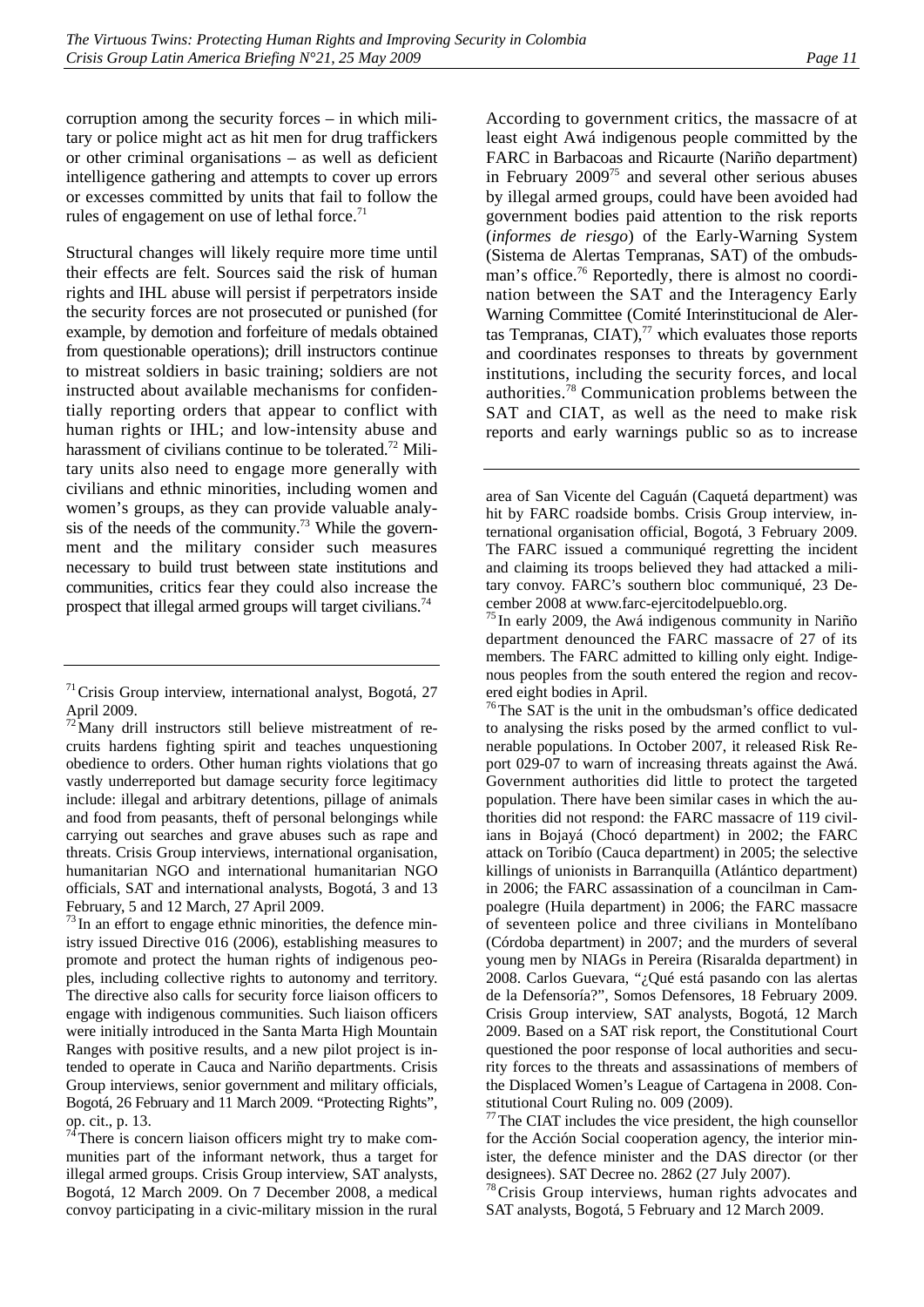government accountability (while maintaining confidentiality and security requirements) were identified in a recent audit by the U.S. Agency for International Development (USAID) human rights program in Colombia.79

According to SAT analysts and human rights defenders, the CIAT systematically questions the validity of the SAT risk reports, so as to prevent them from being upgraded to the level of early alerts (*alerta temprana*), which would require a military deployment in the relevant area. These sources believe that rather than verifying the warnings, the CIAT uses military intelligence reports to challenge the risk reports, which are based on SAT field visits and information obtained through local networks. This has a twofold objective, they say: to avoid logistical and tactical problems for the military and political liabilities for the government and local authorities. $80$  According to a military source, just deploying troops for longer periods does not eliminate risks; and such deployments can give a tactical advantage to the insurgents, who can learn exact positions and strengths. $81$  A high number of early alerts would indicate that the conflict in a given region was worsening, and local authorities are concerned this could scare away investors and tourists.<sup>82</sup>

Officials reject this interpretation, insisting that while the number of risk reports dropped sharply, from 84 in 2003 to 28 in 2008, the proportion of early alerts fell much less, from 28 to fourteen in  $2008$ .<sup>83</sup> But coordination problems persist. Because the CIAT often deals with matters of national security, it does not provide an institutional mechanism for openly discussing human rights protection. SAT representatives are invited to the meetings but not allowed to vote on decisions. And though department governors and mayors should be responsible for implementing prevention and protection measures the CIAT recommends, the military are often the only ones with the means to do so – and are thus blamed for what happens. There is concern that the military and many local authorities try to undermine both the SAT and CIAT, $84$  while human rights advocates believe the ombudsman's office intentionally weakens the SAT by keeping it understaffed and filtering out politically sensitive risk reports that should be sent to the CIAT for evaluation. $85$ 

# **B. IMPUNITY UNDERCUTS RULE OF LAW**

Attempts are underway to bolster the rule of law, $86$  but the judicial system still does not adequately deter criminals and human rights abusers. While security forces may be relatively efficient in fighting NIAGs, criminal investigations are slow to produce indictments and prosecutions. Ex-paramilitaries are not being dissuaded effectively from taking up arms again, and new NIAG recruitment is not being prevented.<sup>87</sup> Victims of paramilitary atrocities are increasingly frustrated by the lack of results of the Justice and Peace Law (JPL); only Wilson Salazar (alias "El Loro") has been sentenced – to less than six years in prison for the voluntary confession of only four crimes – while 2,200 others have yet to deliver their full confessions, and so have not been tried or convicted.<sup>88</sup> Rivalries between attorneys of the justice and peace and human rights units in the attorney general's office reportedly also

<sup>79</sup> "Audit of USAID/Colombia's Human Rights Program", no. 1-514-09-007-P, Office of Inspector General, 6 March 2009.

<sup>80</sup>Crisis Group interviews, human rights advocates and SAT analysts, Bogotá, 5 February and 12 March 2009.

<sup>&</sup>lt;sup>81</sup> Crisis Group interview, military source, Bogotá, March 2009.

<sup>82</sup>Crisis Group interview, SAT analysts, Bogotá, 12 March 2009.

<sup>83</sup> Statistics given by vice presidency's human rights office during Crisis Group interview, 26 February 2009.

<sup>84</sup> Crisis Group interview, SAT analysts, Bogotá, 12 March 2009.

<sup>&</sup>lt;sup>85</sup>Critics claim that the constitutional role of the ombudsman's office as Colombia's main guarantor of human rights and as mediator between the government and human rights organisations has been undermined over time by the political ambitions of senior ombudsman officials. Crisis Group interview, human rights advocates and justice sector analysts, Bogotá, 5 February and 5 March 2009.

<sup>&</sup>lt;sup>86</sup>An important portion of international cooperation programs is focused on strengthening the offices of the attorney general, the public prosecutor and the ombudsman to better address human rights abuses. Crisis Group interviews, international cooperation officers and officials, attorney general office's human rights and international affairs units, Bogotá, 20, 21, 23 and 30 April 2009.

<sup>&</sup>lt;sup>87</sup> Crisis Group interview, senior government official, Bogotá, 26 February 2009.

<sup>&</sup>lt;sup>8</sup>Based on his own confessions, El Loro was convicted on only four charges – three homicides and a forgery. This implies serious negligence in the two-year trial, as the JPL attorneys and judges did not thoroughly investigate his involvement in other crimes. Crisis Group interview, international justice and peace advisor, Bogotá, 31 March 2008; "'El Loro', el primer condenado por Justicia y Paz", VerdadAbierta.com, 19 March 2009. For fuller discussion of the JPL judicial process and the problems faced by victims to participate in it, see Crisis Group Latin America Report N°29, *Correcting Course: Victims and the Justice and Peace Law in Colombia*, 30 October 2008, pp. 7-10.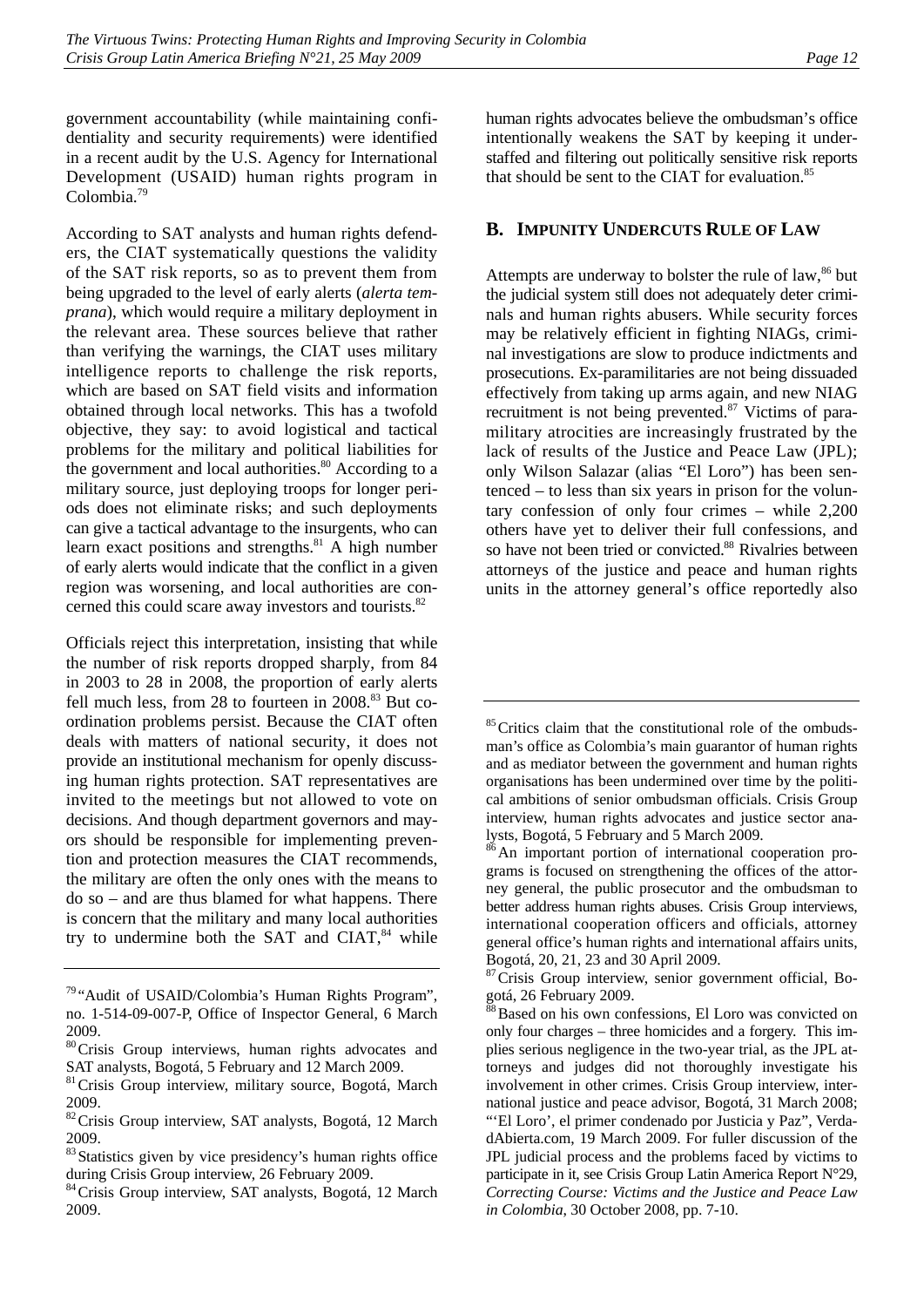hamper the cooperation needed to investigate and prosecute human rights cases.<sup>89</sup>

Despite the swift investigation and dismissal of 27 army officers involved in the Soacha "false positives" scandal, the criminal investigations transferred to the human rights unit of the attorney general's office have only produced a handful of prosecutions, further fuelling the perception of impunity in the military. $90$  Some critics claim the dismissal of army generals was a smokescreen meant to cover up the scandal. $91$  Examples of lethargic judicial processes for human rights violations or crimes against human rights and social activists abound.<sup>92</sup> The fact that 22 attorneys – over one fifth of the human rights unit staff – are investigating extrajudicial executions leads sources in the attorney general's office to contend that slow prosecution and sentencing depends equally on shortcomings in the justice system as a whole: witness protection program, victims' fear to cooperate, lack of effective cooperation from parts of the military and judges' uneven knowledge of the new oral accusatory system.<sup>93</sup>

The government responds that several false charges have been brought against security forces and blames

<sup>91</sup> Crisis Group interview, human rights advocates, Bogotá, 5 February 2009.

<sup>92</sup>For instance, in mid-March 2009, Juan Carlos González (alias "El Colorado") was sentenced to 40 years in prison for co-responsibility in the murder of two independent CINEP social researchers and human rights activists. The sentence came almost twelve years after the crime. "Confirman condena por crimen de investigadores del Cinep Mario Calderón y Elsa Alvarado", *El Tiempo*, 19 March 2009. Something similar happened with the murder of left-wing Unión Patriótica (UP) Senator Manuel Cepeda in 1994. Despite the conviction of the two assassins (non-commissioned army officers, one of whom is already on parole), new judicial investigations were opened in August 2008. The Inter-American Human Rights Commission has filed a complaint, asserting the Colombian state's responsibility in the crime. "Viene condena para el Estado", *El Espectador*, 24 March 2009.

93 Crisis Group interviews, international cooperation officers, international analyst and officials, attorney general office's human rights and international affairs units, Bogotá, 21, 23, 27 and 30 April 2009.

unscrupulous lawyers working for national and international organisations that it believes want to undermine the democratic security policy. By early May 2009, 85 investigations carried out by the human rights unit of the attorney general's office had been deemed unfounded and returned for further processing to the military justice system; seven investigations had been closed, and one accused had been acquitted.<sup>94</sup>

Even with the recent spate of menacing leaflets and direct threats to human rights activists, women's organisations, trade unionists, university students, municipal ombudsmen (*personeros*) and victims participating in the JPL process, police and judicial authorities have not yet produced a single arrest or brought charges against a single suspect.<sup>95</sup> Moreover, NIAGs have threatened the Canadian and several European and Latin American embassies engaged in projects to promote human rights and protect victims and vulnerable communities.<sup>96</sup> A European embassy official questioned the government's commitment to protect human rights defenders and vulnerable communities when even direct threats to diplomatic representations in Bogotá are not being promptly addressed.<sup>97</sup>

<sup>96</sup>The embassies of Sweden, Spain, Canada, Venezuela, Ecuador, Bolivia and Argentina, as well as Norway's diplomatic representation received leaflets with threats signed by the Black Eagles Capital Bloc NIAG in March 2008. "Ocho embajadas denuncian amenazas de Águilas Negras", *El Espectador*, 28 March 2008. Switzerland also reportedly received threats. Though Police Commander General Óscar Naranjo promised immediate investigations, there have been no results. Crisis Group interviews, international cooperation, U.S. embassy, European embassy and senior government officials, Bogotá, 29 January, 5, 11 and 26 February 2009.

<sup>97</sup> Crisis Group interview, European embassy official, Bogotá, 11 February 2009.

<sup>&</sup>lt;sup>89</sup> Crisis Group interview, international cooperation official, Bogotá, 21 April 2009.

<sup>&</sup>lt;sup>90</sup> Crisis Group interviews, officials, municipal ombudsman's office, and senior government official, Soacha and Bogotá, 2 and 26 February 2009. Judicial experts believe the public prosecutor's office should have stepped in earlier, when the mounting denunciations of extrajudicial executions were not being properly addressed by the security forces' disciplinary mechanisms. Crisis Group interview, justice sector analysts, Bogotá, 5 March 2009.

<sup>&</sup>lt;sup>94</sup>"; Falsos positivos o falsas denuncias?", op. cit. "Se judicializarán las falsas denuncias: nuevo falso positivo en Soacha", *El Espectador*, 4 May 2009.

<sup>95</sup>The municipal ombudsmen (*personeros*) at the forefront of official channels to provide attention to victims become targets of death threats or are murdered when they openly denounce human rights violations. After denouncing the extrajudicial executions of the young men from Soacha in September 2008, local municipal ombudsman Fernando Escobar has received several death threats. Segovia (Antioquia department) municipal ombudsman Jairo Alvarez was murdered on 31 October 2008 for denouncing cases of extrajudicial execution, arbitrary detention and forced displacement. Crisis Group interview, Soacha municipal ombudsman's office and human rights advocates and international humanitarian NGO officials, Soacha and Bogotá, 2 and 5 February and 5 March 2009.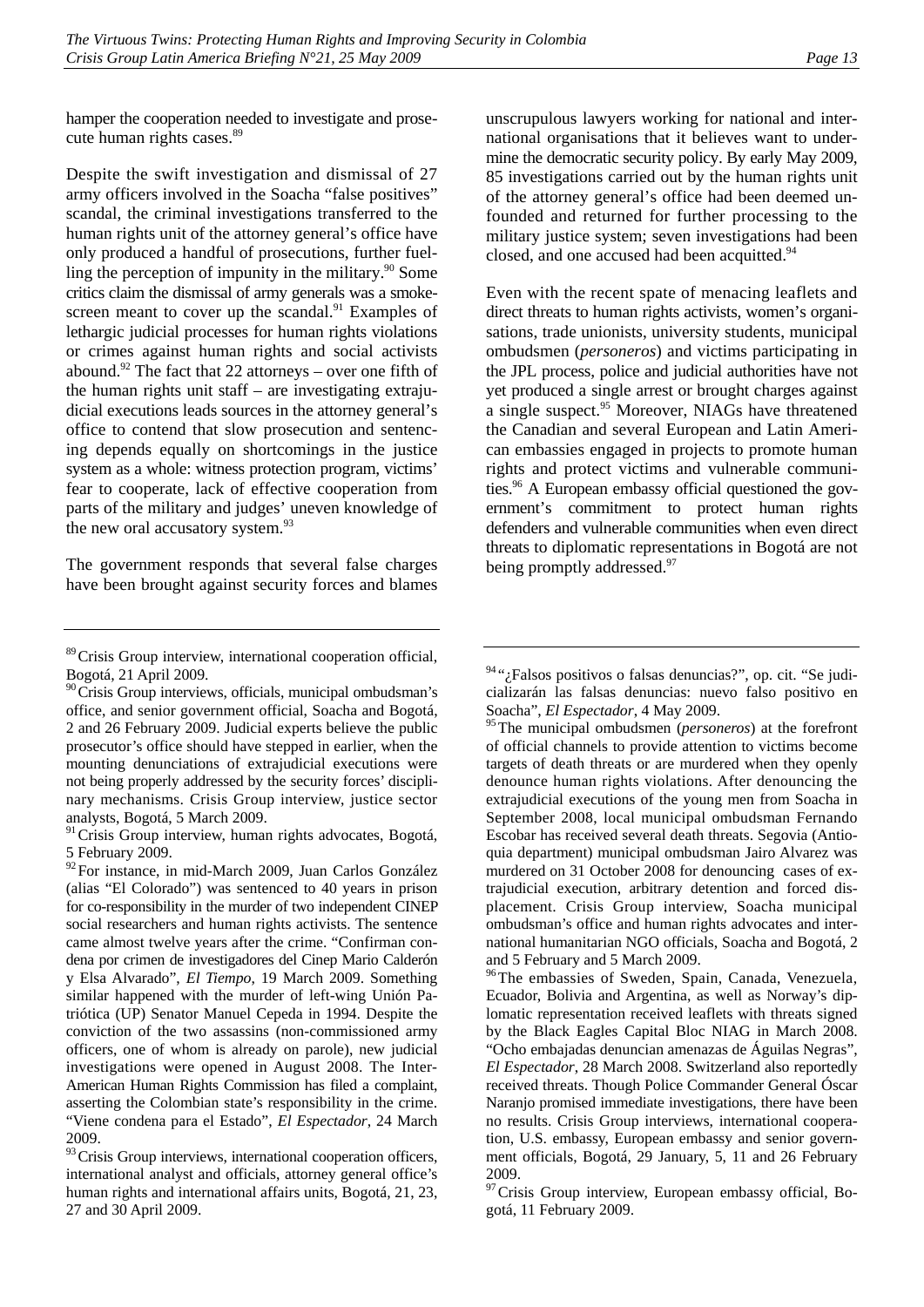# **IV. RECONCILING HUMAN RIGHTS AND SECURITY**

# **A. BUILDING TRUST BETWEEN THE GOVERNMENT AND THE HUMAN RIGHTS MOVEMENT**

The face of the armed conflict is changing, and a new strategy is needed to reconcile security and the effective protection of human rights. Little progress has been made in establishing a consensus on a national program to protect and defend human rights.<sup>98</sup> Efforts to create the National Action Plan for Human Rights and IHL (Plan Nacional de Acción en Derechos Humanos y Derecho Internacional Humanitario, PNADH), an ambitious bridge-building initiative between the government and groupings of human rights organisations (also called "human rights platforms"), began in  $2006.^{99}$ In October 2008, however, the platforms froze the dialogue, saying they would not continue until the government guaranteed their protection and addressed increasing threats against human rights organisations. They also demanded the government stop all verbal attacks and retract unfounded accusations by officials, including the president, labelling human rights defenders and social movements as collaborators with the insurgents.<sup>100</sup>

Human rights platforms, activists and trade unionists believe the Uribe administration's interest in PNADH is solely to relieve international pressure. They fear that, without a real change in the government's attitude and policy, their active participation could legitimise Uribe's single-minded emphasis on the military strategy. They also worry that the plan could be used to downplay grave conditions of violence against organised labour and social grassroots movements.<sup>101</sup>

Government officials respond that PNADH is not moving because the human rights platforms are unwilling to engage in constructive dialogue and have taken the process hostage by using their denunciations of threats and lack of protection as tactics, not only to press the government to improve its human rights record, but also to attack the government politically. Officials further claim that the platforms want to halt any progress in trade negotiations with the U.S. and the European Union  $(EU)$ .<sup>102</sup> Human rights organisations and trade unions oppose those negotiations, officials argue, because they believe free trade agreements – unless tied to new laws strengthening unions – would result in Colombian workers being hurt by more efficient U.S. competition.<sup>103</sup>

PNADH talks were to resume in early 2009 but this did not occur, because a member of the Colombian Commission of Jurists (CCJ) received new threats.<sup>104</sup> Contending that the Bogotá-based platforms are more

<sup>102</sup>Free trade agreement (FTA) negotiations between Colombia and the U.S. began in late 2003 and finalised in mid-2006. While signature by both presidents and the agreement's approval by the Colombian Congress in June 2007 went nearly unchallenged, U.S. Congress approval has been subject to acrimonious debate. Though the Colombian government signed a protocol of amendments incorporating labour and environmental protection provisions, U.S. legislators have been reluctant to ratify the FTA due to the killings of trade unionists and the impunity surrounding such crimes. Steven Weisman, "Colombia trade deal is threatened", *The New York Times*, 13 July 2008. Negotiations for an association agreement between the EU and the Community of Andean Nations (CAN) were launched in June 2007. So far, Bolivia has refused to participate, while Colombia and Peru have been the most interested CAN members. The agreement aims to cover political dialogue, cooperation and trade, including the progressive and reciprocal liberalisation of commerce as well as increased European investment in CAN members. The next round of talks will be in Bogotá in mid-June 2009.

<sup>103</sup> Crisis Group interview, senior government official, Bogotá, 26 February 2009.

<sup>104</sup> Death threats were issued by the Black Eagles AUC Capital Bloc NIAG against CCJ lawyer Lina Paola Malagón, in charge of investigating human rights violations against trade unionists. "Colombia: Juristas Condenan Amenazas contra Comisión Colombiana de Juristas", International Commission of Jurists press communiqué, 5 March 2009.

<sup>&</sup>lt;sup>98</sup>The only progress was establishment of a central coordination body in 2006-2007. It created working groups in June 2008 for evaluation of regional plans of action and defined the "methodological consultation route" for coordination. See www.plataforma-colombiana.org.

<sup>&</sup>lt;sup>99</sup>The PNADH developed from a commitment made by the government when it signed the Vienna Declaration and Program of Action at the World Conference on Human Rights in 1993. According to UN requirements, the national action plan is a governmental program, but its formulation must involve broad social representation, including human rights platforms, NGOs and civil society, as well as relevant government officials. The government involvement has been led by the vice-presidential human rights office. The human rights platforms are networks of Colombian NGOs and advocacy groups with roughly similar agendas. The platforms that engaged in the PNADH discussions are Alianza de Organizaciones Sociales y Afines, Plataforma Colombiana de Derechos Humanos, Democracia y Desarrollo, Asamblea Permanente de la Sociedad Civil por la Paz and Coordinación Colombia, Europa, Estados Unidos. <sup>100</sup> Crisis Group interviews, U.S. embassy officials and NGO representative, Bogotá, 5 and 19 February 2009.

<sup>&</sup>lt;sup>101</sup> Crisis Group interview, international trade union representative, Bogotá, 3 February 2009.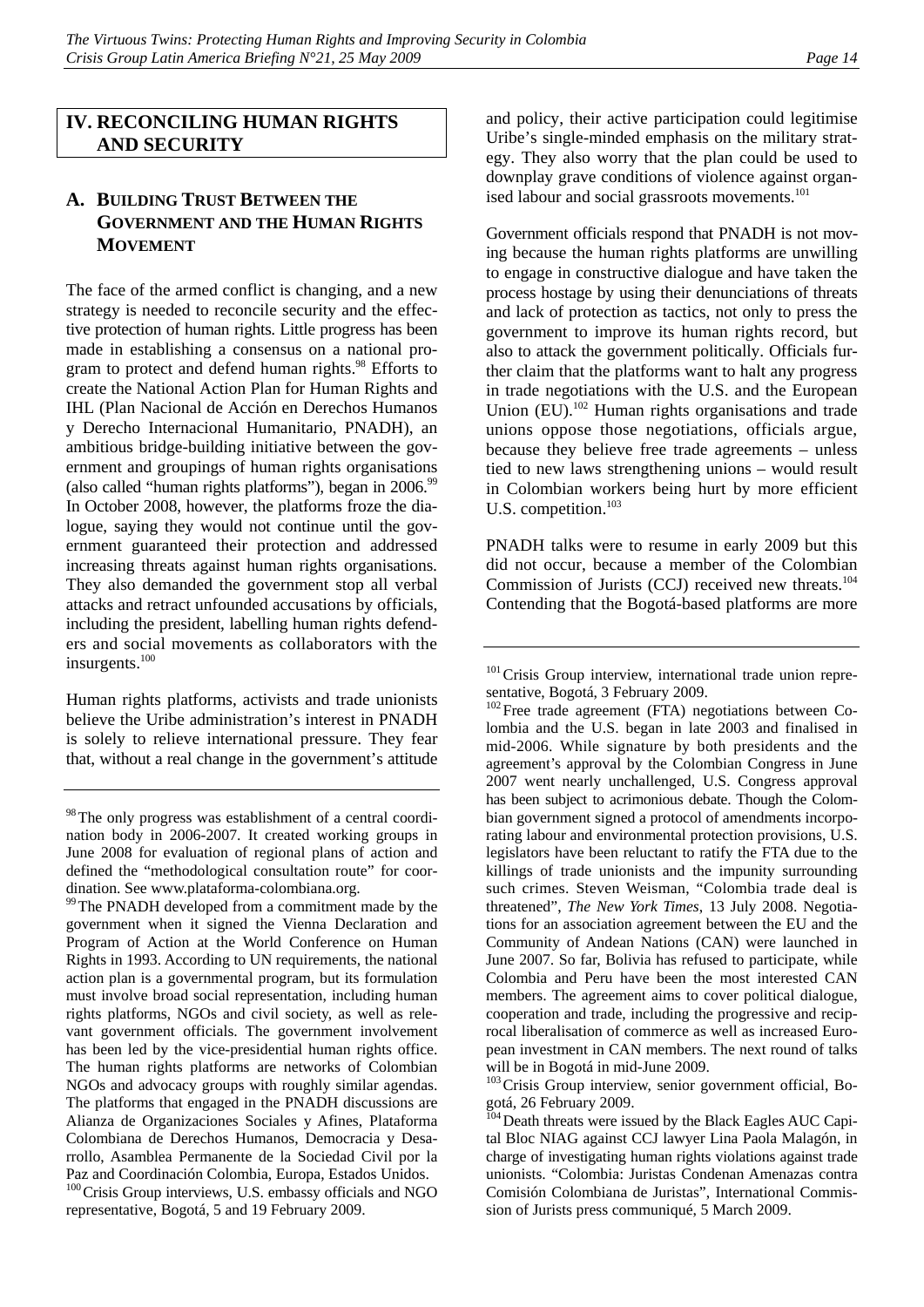interested in opposition politics than in furthering human rights and lack true national representation, the government has continued to advance the plan by reaching out to regional and local human rights NGOs.<sup>105</sup> Such regional consultation could be positive if officials were disposed to listen to the specific concerns of vulnerable communities. However, it appears that the initiative is being used to advance the government's version of the PNADH. It could thus end up driving a wedge between local authorities, grassroots organisations and the Bogotá-based platforms. Attempts to erode links between the human rights platforms and regional and local organisations could further fracture the already poorly coordinated struggle for the promotion and protection of human rights.<sup>106</sup>

### **B. INTERNATIONAL SUPPORT**

While still acknowledging the need for continued military action against the illegal armed groups, the government is equally engaged in a massive diplomatic effort to portray Colombia as a success story that, owing to the security improvements of the past seven years, has entered a post-conflict stage in many parts of the country. While this may be accurate to some degree in several major cities, it remains a distant reality for many, perhaps most, rural regions. The armed conflict persists and evolves, and human rights violations and IHL breaches continue.

After assisting Colombia to create the SAT unit,<sup>107</sup> the U.S. is gradually phasing out direct support while simultaneously urging the ombudsman's office to take over financing of that early warning body in 2010- 2011. Sweden (through its International Development Cooperation Agency, SIDA/ASDI) and Germany (through its international cooperation agency, the Gesellschaft für Technische Zusammenarbeit, GTZ), are supporting the strengthening of the ombudsman's office. Canada has reportedly shown interest in helping

with SAT activities. These countries should encourage the Uribe administration to improve coordination between the SAT and the interagency CIAT.

Such coordination would ensure quicker and more appropriate responses to early alerts. Positive measures might include in particular giving the SAT representative a vote in the CIAT decision process; establishing criteria for when SAT risk reports become early alerts; giving more weight to the early alerts so that, depending on the risk level, they are binding on local authorities, police and the military; and improving the accountability of government institutions by publishing risk reports, under specific conditions to avoid endangering sources.108

After years of UK cooperation with the Colombian authorities on security issues, including human rights training for security forces, landmine clearance and counter-narcotics operations, Foreign Secretary David Miliband announced in late March 2009 his government would cease all direct cooperation in this area.<sup>109</sup> The policy shift of the only European country working that closely with the military was prompted by both political pressure from domestic and international human rights and humanitarian organisations over continued security force abuses and an overall budget review caused by the global economic downturn.<sup>110</sup> UK security-related aid will henceforth be channelled through UN agencies in Colombia and other multilateral institutions.

While the UK will allocate £900,000 in 2009-2010 to support UN Office on Drugs and Crime (UNODC) projects, its support for UN-led projects that aim to promote human rights adherence within the security forces has not yet been formalised. Despite the decision to cut aid for human rights training of the security forces, London should consider how to continue supporting Colombia's efforts to revamp the existing 35 human rights practical training courses and design and implement an evaluation system for military per-

<sup>&</sup>lt;sup>105</sup> Crisis Group interview, international cooperation officers and justice sector analysts, Bogotá, 29 January and 5 March 2009.

<sup>&</sup>lt;sup>106</sup>Crisis Group interviews, human rights advocates, NGO official, justice sector analysts and international cooperation officials, Bogotá, 5, 19 February, 5 March, 21, 28 and 30 April 2009.

<sup>&</sup>lt;sup>107</sup>The overall value of USAID justice and human rights programs was some \$35 million in FY2008. The SAT unit has been almost entirely paid for by USAID since its creation in 2001. USAID has financed 98 per cent (almost \$1 million) of annual operation costs. In 2009-2010, it will reduce its cooperation to 30 per cent of the SAT unit budget. Crisis Group interview, international cooperation official, Bogotá, 30 April 2009.

<sup>&</sup>lt;sup>108</sup> Crisis Group interviews, SAT analysts and international cooperation officer, Bogotá, 12 March and 30 April 2009. See also "Audit of USAID/Colombia's Human Rights Program", op. cit.

<sup>&</sup>lt;sup>109</sup> See "Foreign Secretary statement on Colombia to the House of Commons", 30 March 2009, at www.fco.gov.uk. The UK provided £190,000 annually for HR training for security forces and explosive ordnance-disposal training to clear minefields. Sibylla Brodzinsky, "UK ends bilateral military aid to Colombia", *The Guardian*, 29 April 2009.<br><sup>110</sup>Crisis Group interview, UK embassy cooperation official,

Bogotá, 20 April 2009. Brodzinsky, op. cit. "Fit for Purpose: how to make UK policy on Colombia more effective", ABColombia, 2009.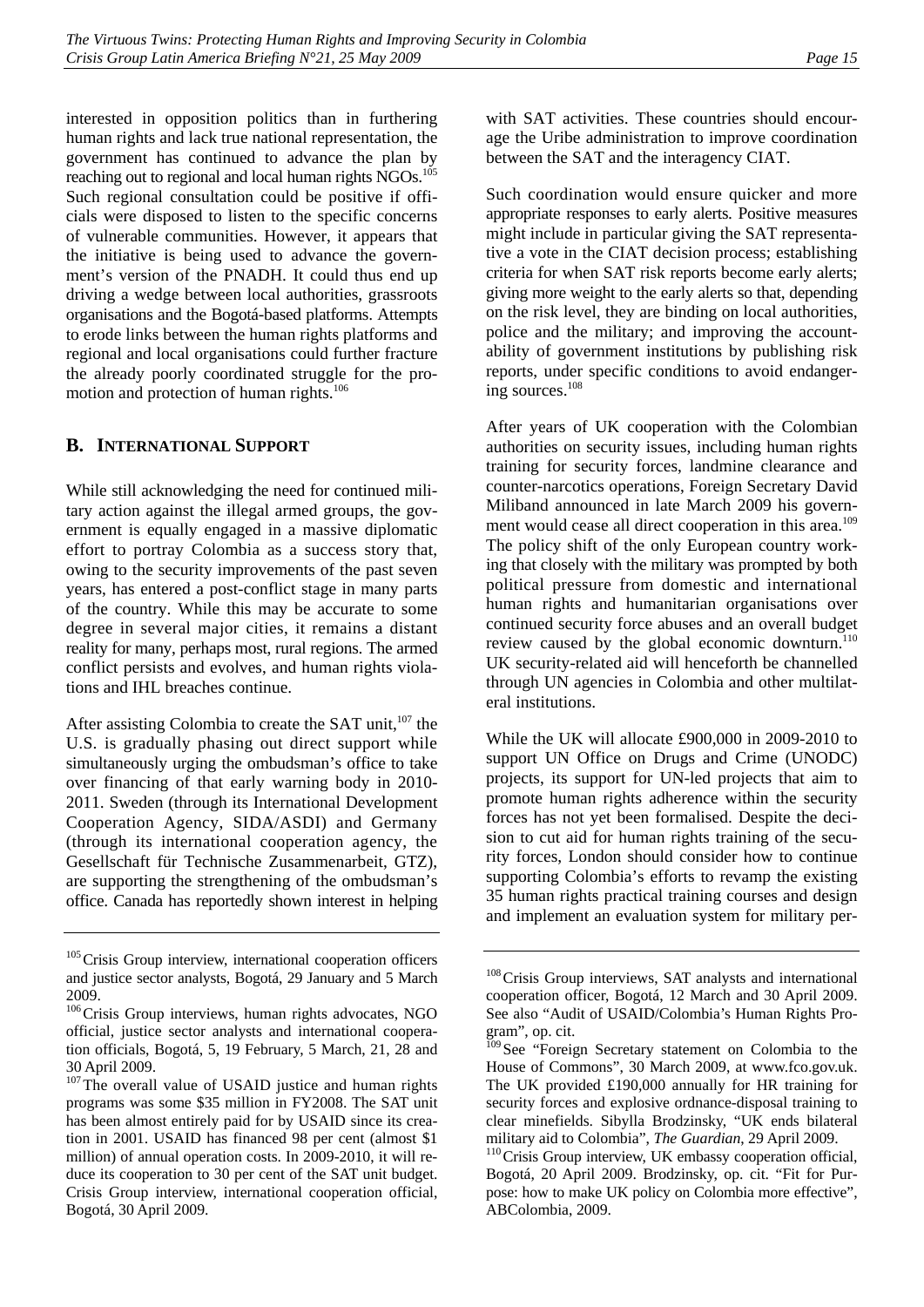sonnel who have participated in such training. One

way might be to work with OHCHR and a pool of other partners.<sup>111</sup> This effort could be useful to measure whether troops and their commanders are able to apply their human rights and IHL knowledge and the rules of engagement in simulated real-life situations and to enhance mechanisms of accountability based on those measurements.

UK landmine clearance assistance will continue to be critical in 2009, as Colombia prepares to host in Cartagena the November Ottawa Convention session. London should use its leadership in the G-24 landmine clearance working group<sup>112</sup> to press the government to sweep not only the remaining minefields planted by its forces, but also communities affected by unconventional anti-personnel mines and makeshift explosive devices planted by illegal armed groups, in particular the FARC and ELN. The U.S. as well should use its substantial assistance to programs in Colombia for demining, mine awareness and survivors' assistance as a point of leverage for such actions.

OHCHR has been observing and reporting the human rights and IHL situation in Colombia since 1997; and its mandate was extended in 2007 through September 2010. From 2003 to 2006, its relations with the Uribe administration were seriously strained, as the then head of its Bogotá office, Swedish diplomat Michael Frühling, shared Colombian and international human rights NGOs' criticism of the JPL law as designed to preserve impunity at the cost of victims' rights. Frühling was also critical of government inaction on pervasive and systematic human rights violations and IHL breaches by the security forces. $113$  Under his successors, Uruguayan Juan Pablo Corlazzoli and German Christian Salazar-Volkmann, OHCHR has taken steps to acknowledge the government's efforts to address both security and human rights challenges, but it continues to highlight the persistence of extrajudicial executions as well as other abuses. $114$ 

OHCHR and the ICRC have participated in the abovementioned monitoring committee created by the defence ministry and the vice-presidential human rights office to look into reported extrajudicial executions between 2007 and 2008 in all seven army divisions. These closed-door sessions were important, as senior officers were challenged to openly discuss with international observers suspected cases in their jurisdiction and the need for tighter controls.<sup>115</sup> This opening of the military to international scrutiny should be followed up by further monitoring committee sessions to address recorded cases of torture, enforced disappearance, illegal detention, illegal occupation of civilian property and sexual violence committed by military personnel.

# **1. Reducing impunity**

International cooperation, including with the U.S. justice department, the GTZ-implemented ProFis program of Germany's foreign office, and the governments of Spain, the UK and Canada, has been important for the efforts of the attorney general's office to address impunity. Yet, resources are insufficient for the number of pending investigations and prosecutions. Some headway has been made in opening criminal investigations and bringing indictments, in particular in old and highimpact cases, but the human rights unit in charge of pursuing extrajudicial executions and crimes against trade unionists has been working slowly. The JPL process – highly sensitive for victims – has also been slow.<sup>116</sup> Human rights organisations in the U.S. want more monitoring of Washington's aid to the attorney gen-

<sup>&</sup>lt;sup>111</sup>The Superior School for Public Administration (ESAP) is helping the Colombian defence ministry design such an evaluation system, while the Inter-American Human Rights Commission is working with the armed forces to establish human rights performance indicators. Crisis Group interview, military official, defence ministry, Bogotá, 11 March 2009.

<sup>&</sup>lt;sup>112</sup>The G-24 was established as a forum for 24 donor countries to discuss with the government and representatives from civil society, NGOs and other organisations how best to channel and coordinate funding so as to improve Colombia's human rights situation and expand the rule of law.

<sup>113</sup> Juan Forero, "New Colombia law grants concessions to paramilitaries", *The New York Times*, 23 June 2005. See interview of Frühling in "Se necesita reconocer la realidad del país", *Un Pasquín*, 22 February 2006.

<sup>&</sup>lt;sup>114</sup>The OHCHR has acknowledged the Colombian government's efforts to address the HR situation but has also highlighted the persistence of extrajudicial executions by the security forces; arbitrary detentions, usually of human rights defenders and community leaders accused of rebellion and related crimes without sound legal grounds; cruel, inhuman and degrading treatment or punishment, including sexual violence, attributed to security forces; and occupation by members of the security forces of civilian property and schools and the giving of gifts to children to persuade them to provide information on guerrillas, which violates IHL. "Report of the United Nations High Commissioner for Human Rights on the Situation of Human Rights in Colombia, 2008", 5 March 2009.

<sup>&</sup>lt;sup>115</sup> Crisis Group interview, international analyst, Bogotá, 27 April 2009.

 $11\overline{6}$ Crisis Group interview, justice sector analysts, Bogotá, 5 March 2009.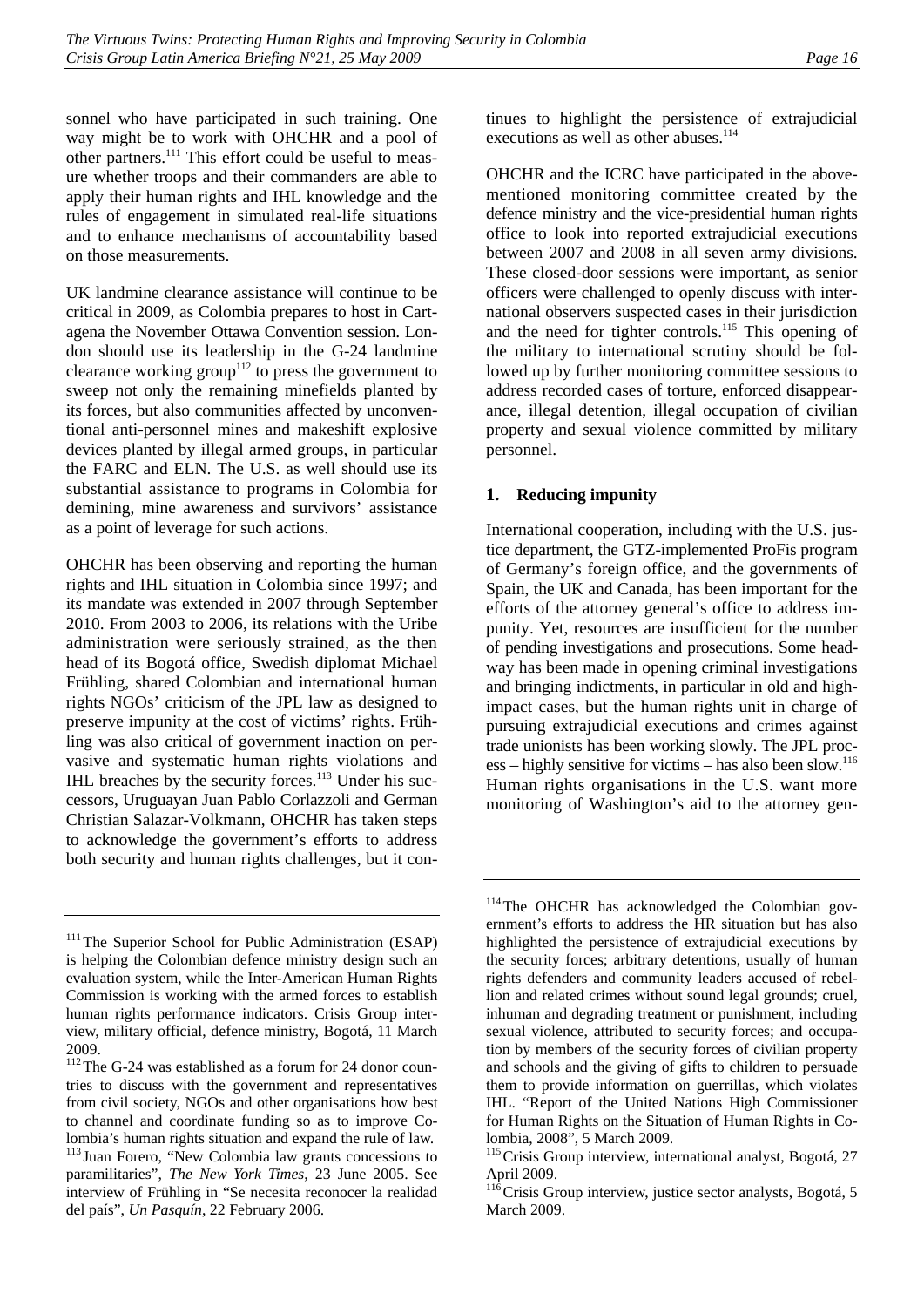eral's office and for that aid to be linked to faster JPL prosecutions.<sup>117</sup>

Enhanced international assistance for the human rights and justice and peace units of the attorney general's office should have five priorities:

- $\Box$  increasing a logistics and infrastructure fund to finance attorneys' and investigators' travel expenses to distant places to gather evidence and prosecute;.
- $\Box$  focusing training programs on the regional attorneys specialised in humanitarian issues (*fiscales de asuntos humanitarios*), two or three of whom work in each regional office to support the human rights unit, and on the judges, so as to accelerate their transition from the written inquisitorial system in which they have worked for decades to the new oral accusatory one;
- $\Box$  expediting criminal investigations, prosecutions and sentencing in high-profile cases and those involving the worst atrocities;
- $\Box$  strengthening programs for the protection of victims and witnesses, especially women, in order to encourage their participation in the investigations and prosecutions; and
- $\Box$  encouraging adjustment of JPL procedures so that voluntary confessions of former paramilitaries – which are slow and frequently delayed – can be cross-examined faster by attorneys making better use of the data about paramilitary crimes that is already available at the justice and peace unit.<sup>118</sup>

At the same time, the U.S. justice department should develop a cooperation protocol with the justice and peace and human rights units of the attorney general's office to ensure that all extradited former AUC paramilitary chiefs continue to complete their confessions and testimony under the JPL about human rights violations in Colombia via video conferencing and that they will be sent back to Colombia once their U.S. sentences are served.

Victims' perception of the ineffectiveness of justice is also fuelled by the slow procedures to identify the remains of missing persons. The International Commis-

sion on Missing Persons (ICMP) is currently advising the forensics investigators of the human rights and justice and peace units of the attorney general's office as well as the judicial police on reforming and consolidating the remains identification protocols and developing a more systematic and efficient system through DNA identification techniques. $119$ 

### **2. Supporting government-human rights advocates rapprochement**

After initially adopting a cautious stance toward Uribe's strong military security approach and underlining the need to take more decisive action against impunity and the paramilitaries, the EU, through the European Commission delegation in Bogotá, has in the past two years gradually assigned more weight to trade talks.<sup>120</sup> The second half of 2009 could again bring significant changes. The next six-month EU presidency, starting on 1 July, will be held by Sweden, one of Colombia's main partners for human rights protection.<sup>121</sup> Sweden's attention to the human rights platforms in the PNADH since its early stages could help the EU encourage a new rapprochement between the government and Colombian human rights organisations. The same approach should apply for Spain, which assumes the EU presidency in January 2010. A number of EU member states supported such an initiative during the UN Human Rights Council's Universal Periodic Review discussions in Geneva on 10 December 2008.<sup>122</sup>

*More Balanced Peace Strategy?*, 8 June 2006, pp. 15-16.<br><sup>121</sup> Swedish cooperation has focused on supporting peacebuilding and conflict management initiatives, as well as the promotion and protection of human rights and international humanitarian law, the strengthening of the rule of law, the fight against corruption and impunity and gender and ethnic minorities' issues. Crisis Group interviews, international cooperation officers, Bogotá, 29 January and 28 April 2009.

<sup>122</sup> Sweden, Spain, France, the Netherlands, Germany, the UK, Ireland and Romania called for reopening dialogue with different sectors of civil society, in particular human rights organisations, and completion of the PNADH in accordance with the OHCHR's recommendations. "Report of the Working Group on the Universal Periodic Review: Colombia", UN Human Rights Council, A/HRC/10/82, 9 January 2009.

 $117$ Crisis Group interviews, human rights organisations, Washington DC, April-May 2009.

<sup>&</sup>lt;sup>118</sup>Voluntary confessions of former paramilitaries have proved to be very lengthy and slow and to suffer frequent delays and postponements requested by the defendants' lawyers. Crisis Group interviews, justice sector analysts and officials, attorney general office's human rights and international affairs units, Bogotá, 5 March and 20 April 2009.

 $119$ The ICMP presence in Colombia is financed by the UK, Spain, U.S. and Germany. ICMP has worked in the aftermath of the Balkans wars. Crisis Group interviews, international cooperation officials, Bogotá, 20 and 21 April 2009.

 $120$  Since the meeting of the Colombia support group (G-24) in Cartagena in early 2005, the EU has started to back Uribe's policies more clearly while continuing to highlight the importance of civil society in promoting and defending human rights. Crisis Group Latin America Report N°17, *Uribe's Re-election: Can the EU Help Colombia Develop a*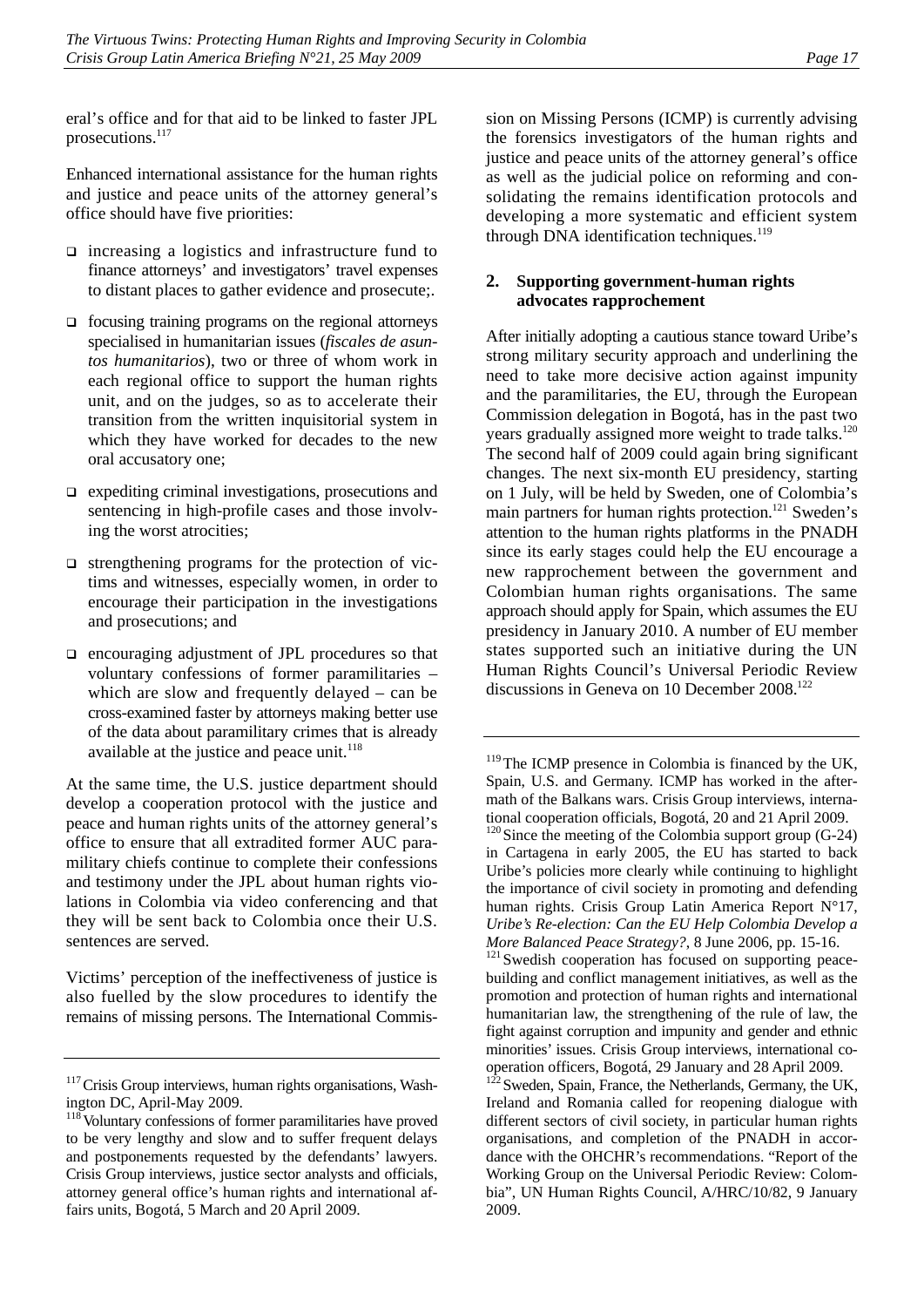USAID intends to adopt a more preventive approach by December 2009 in its assistance programs to communities at risk of human rights abuses.<sup>123</sup> This initiative, still under discussion, could have a more significant impact if harmonised with current USAID efforts to assist the government to elaborate the PNADH proposal. Coordination of such abuse prevention-oriented programs with Swedish and Spanish assistance to the HR platforms could give more substance to PNADH discussions: identifying, for example, long-term human rights goals and a more pragmatic strategy to tackle current threats faced by communities.

In parallel, OHCHR and other international cooperative efforts should concentrate on building civil society's capacity to influence the decision-making process for public policies geared to protecting victims' rights. In particular, support should be directed to enhancing public awareness of the need for the legislature to pass the victims' law bill; advancing the government's administrative reparations for victims; and working with government institutions to accelerate land restitution and protection of IDPs.<sup>124</sup> Special attention should also be given to ethnic minorities (Afro-Colombians and indigenous), women and handicapped persons.

# **V. CONCLUSION**

The Uribe administration should make a much stronger commitment to protecting human rights, not least in order to preserve and expand security gains. It is promoting an optimistic vision of a Colombia on the verge of overcoming its long internal conflict, but that conflict is evolving, not ending. Violations of human rights and breaches of IHL persist and in some instances are increasing. New illegal armed groups – the NIAGs – have stepped up intimidation and violence against civilians; the government's early warning system to prevent HR violations is often useless; and the sluggish justice system is an ineffective deterrent for perpetrators of human rights abuses and those who send intimidating messages and death threats. Despite some recent measures in reaction to the mounting extrajudicial execution scandal, the security forces have a long way to go regarding accountability, professionalism and full commitment to human rights. The state will be better able to deal with post-conflict scenarios when the security forces' human rights record is irreproachable.

Cooperation from the U.S., Canada and the EU should aim to help bridge the unnecessary and highly counterproductive divide between advocates of the government's security policy and human rights defenders. Open and constructive dialogue between these camps is vital if Colombia's human rights problems are to be addressed effectively. An absolute precondition is an end to the stigmatisation by high government officials of human rights groups as linked to guerrillas. The U.S., Canada and the EU should actively promote such a rapprochement in the framework of the PNADH.

The U.S. and the EU and its member states should also encourage and support development of transparent methods for evaluating units and officers on their capability and performance with respect to ensuring the protection of fundamental rights of the population. Besides the televised accountability sessions of the military, they should encourage new monitoring committee sessions in the army divisions, with OHCHR participation, to address reported cases of human rights violations and IHL breaches by troops. They should also promote the transfer of all military investigations involving human rights violations to the civilian justice system. International actors should likewise push for the revamping of the early warning system, so that it can effectively prevent human rights violations, and support the efforts of the attorney general's office to reduce impunity and ensure the rule of law across the country.

#### **Bogotá/Brussels, 25 May 2009**

<sup>&</sup>lt;sup>123</sup> USAID helped developing contingency plans for local communities in ten areas considered at risk of becoming victims of human rights abuses. As the overall goal of preventing such abuses has not been achieved due to the lack of coordination between the national and local levels, the Inspector General's office recommended reprogramming \$397,000 of the remaining budget to other activities likely to yield more significant results. Crisis Group interview, international cooperation officer, Bogotá, 30 April 2009; "Audit of USAID/ Colombia's Human Rights Program", op. cit.

<sup>&</sup>lt;sup>124</sup>Crisis Group interviews, international cooperation officials and international analyst, Bogotá, 20, 21, 27 and 28 April 2009.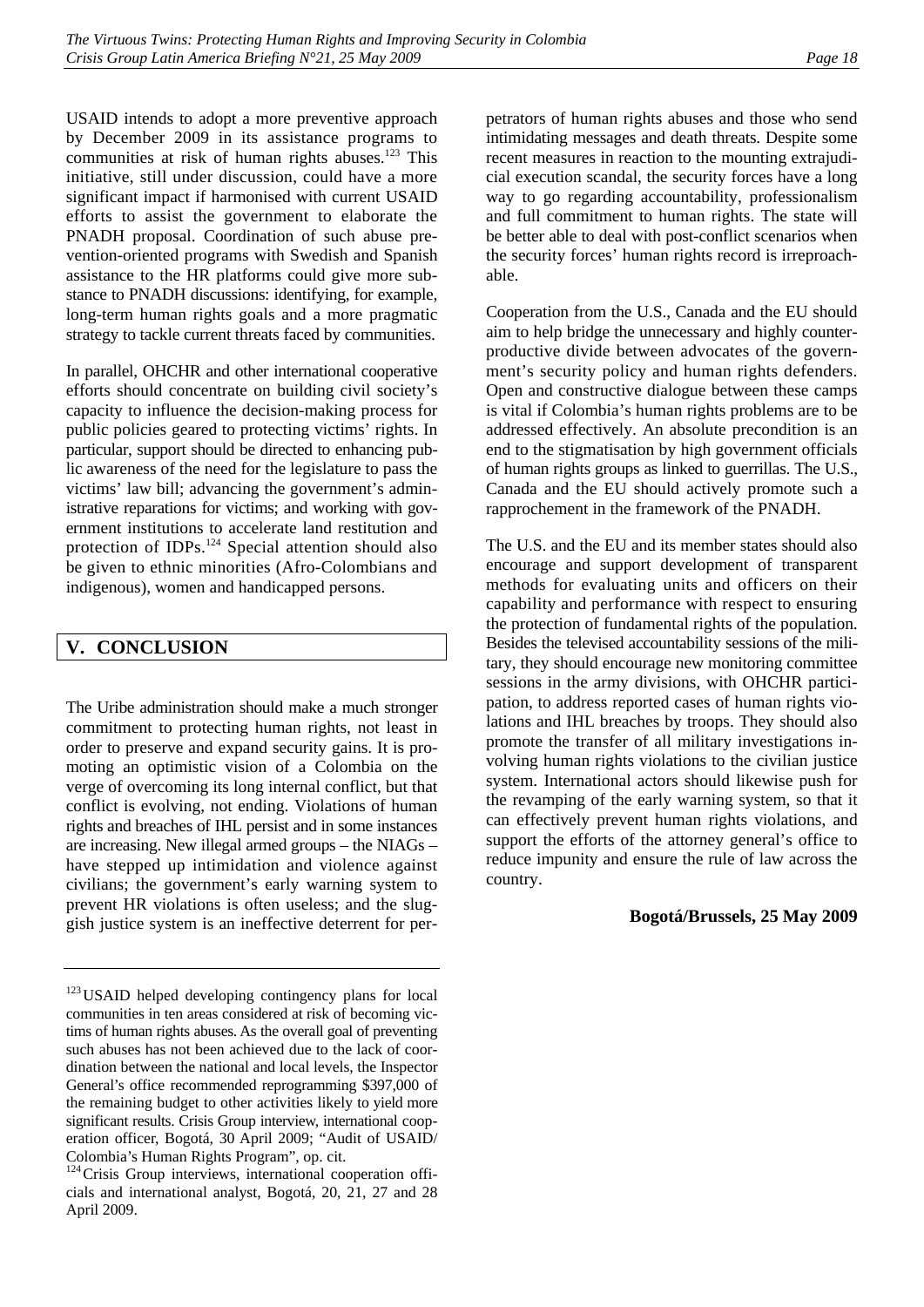# **APPENDIX A**

# **MAP OF COLOMBIA**



Courtesy of The General Library, The University of Texas at Austin.

Base 802670AI (R00820) 6-01